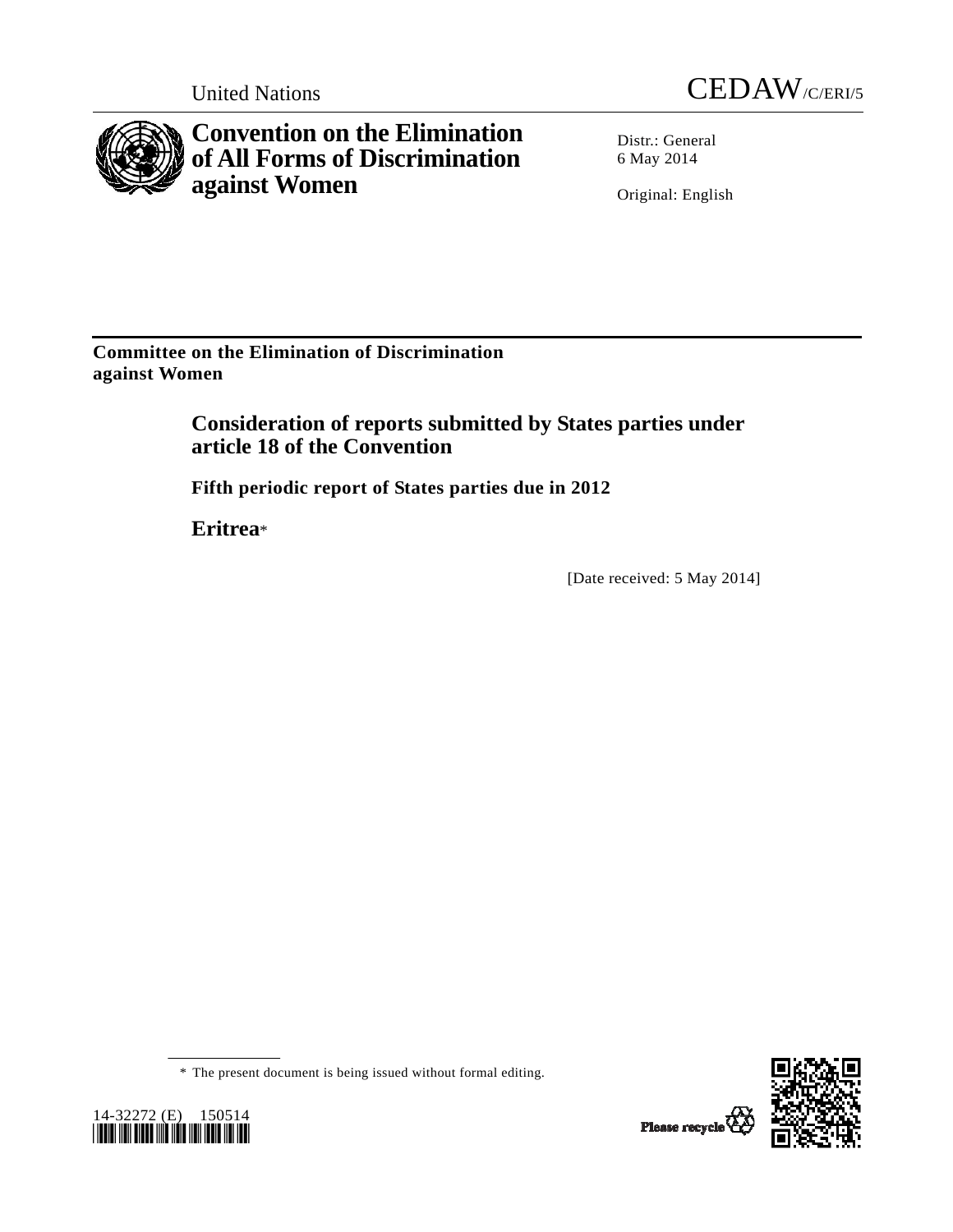# **Executive Summary**

1. The Government of the State of Eritrea refers to its previous submission of the Combined Initial and Second, Third and Fourth periodic country reports on the progress towards the implementation of the Convention on the Elimination of all forms of Discrimination against Women (CEDAW) until 2008. This Fifth Periodic Report encompasses the 2009-2012 period, taking into account also the recommendations of the Committee on the Elimination of Discrimination against Women [\(CEDAW/C/ERI/CO/3\)](http://undocs.org/CEDAW/C/ERI/CO/3).

2. Since most of the definitions, policy and legislative issues related to the implementation of CEDAW were extensively dealt with in the past reports, this report has focused on progress in the various programmes. Any policy measure or special measures pertaining to Articles 1-4 that need to be reported are presented in the respective programmes. Therefore, this report should be read in conjunction with the past four consecutive periodic reports.

3. During the reporting period, the Government continued to implement the provisions of CEDAW in conjunction with the overall national development policies, and other international Conventions it has been signatory to. During the period under review the Government focused on human capital development, ascertaining food security, economic growth, advancement of social security and social justice. Progress towards the achievement of the Millennium Development Goals (MDGs), particularly in gender equality, education and health sectors has been encouraging.

4. Needless to say that the National Union of Eritrean Women (NUEW) has been spearheading the coordination of the gender equality issues in general, and mandated by the Government to oversee the implementation of CEDAW on its behalf.

5. The global economic crisis has undeniably imposed immense challenges that had negative impacts in slowing down the speed of the progress at which the various development programmes were implemented. Any achievement needs to be appraised in the context of these challenges and the fact that Eritrea is a young new developing nation.

6. The no-war and no-peace conditions, as well as other external adversities, coupled with climatic irregularities has its impact to Eritrea too.

7. The economic crises which prevailed during the preceding reporting period also continued unabated during the period being reported. But still, the country made notable advances in all social and economic spheres.

8. Despite the general improvement, the sex disaggregated data documentation is still weak in some private and government sectors.

9. In the preparation of this periodic report, all government sectors and civil society organizations were consulted and involved throughout the course. Consensus-building workshops were conducted before the finalization of this report, allowing them to contribute substantial inputs.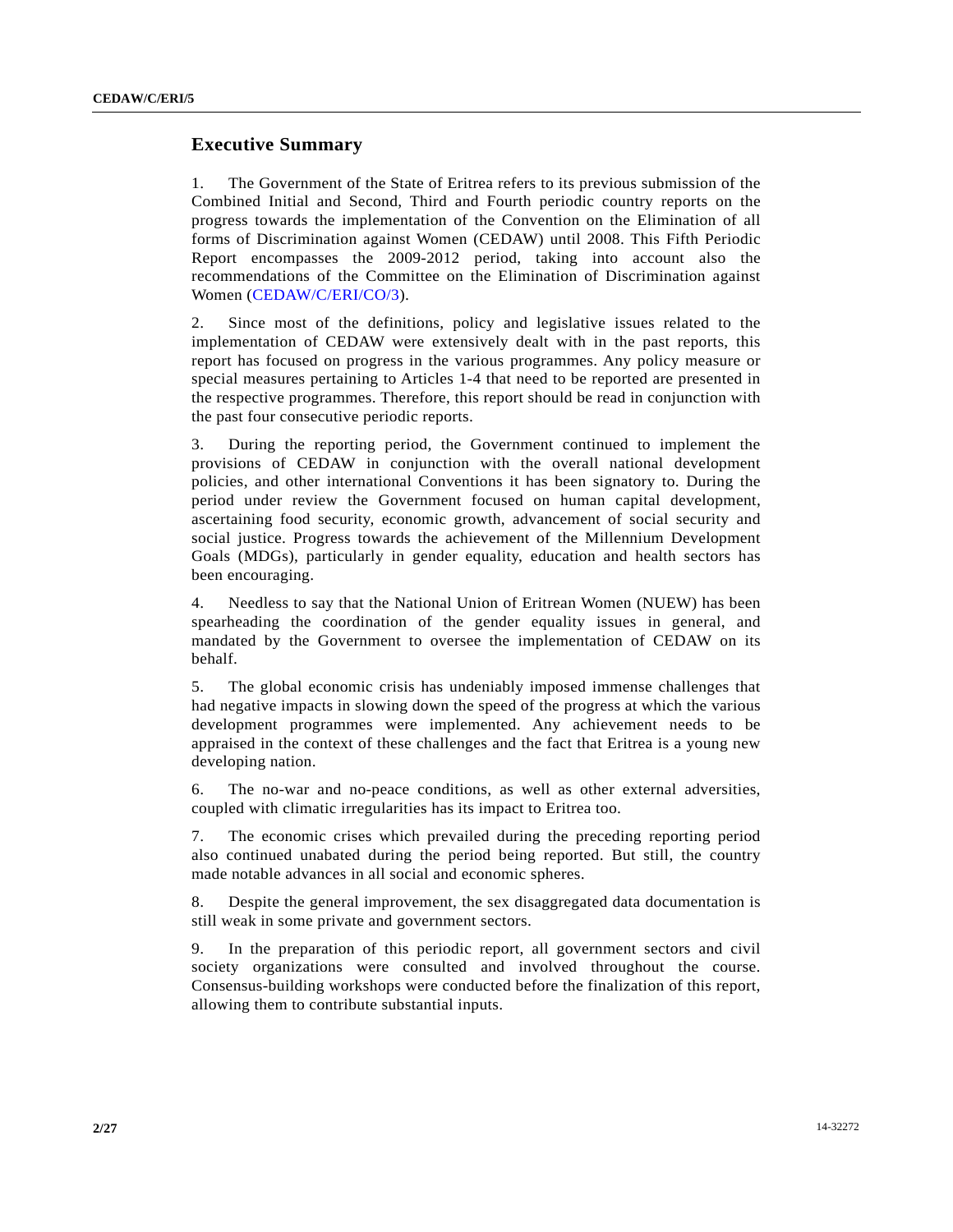# **Part II**

### **Article 1-3: Definition of Discrimination and Policy Measures**

10. The Government of the State of Eritrea refers to its previous submissions (Numbers 1-4 periodic reports) and indicates that there have not been new definitions of discrimination or policy measures taken subsequent to what has been reported.

11. It is worth noting that the previously reported legislative review on the civil and criminal codes is still in progress. Similarly, the review of the hitherto existing Labour Proclamation is underway, with progress in the identification and articulation of the sections that need revision.

# **Part III**

## **Article 4: on Special Measures**

12. The affirmative measures to preserve one third seats in the elected bodies at various levels that the Government introduced continue to be applied. The active electoral processes that took place during the reported period include the judges in the community courts, village and sub-regional councils. The Government has also adhered to the special measures of ensuring women's representation in the various hierarchies of the government structures, including Ministerial, Director General, Regional Government and Foreign Relations posts. However, there have not been major changes in the latter positions. This will have to be seen in the intended forthcoming reorganization processes of the government institutions.

## **Article 5: Measures on Gender Stereotyped Roles**

13. The NUEW has continually campaigned through seminars, workshops and training to fight the gender stereotypes that have traditionally existed in the Eritrean society. The stereotyped gender roles stretch from the family to the larger community social, economic, cultural and political relations between the sexes at all ages, starting from childhood.

14. Besides to the NUEW campaign, various government institutions, but mainly the ministry of Education (MOE), the Ministry of Labour and Human Welfare (MOLHW) and Ministry of Health, to make the provisions of the Conventions widely known, have had various awareness raising educational programmes directed at changing the stereotyped attitudes and to the rights of women. Various government bodies, including the Ministry of Agriculture (MOA), Ministry of Land, Water and Environment (MOLWE), Ministry of Energy and Mines (MOEM), Ministry of Information (MOI) as well as the NUEW and other civic organizations including the National confederation of Eritrean Workers (NCEW) and National Union of Eritrean Youth and Students (NUEYS) have been implementing programmes and projects that facilitate change in the stereotyped gender roles. It is also important to note that basic human rights values form part of the broader topic of moral education at all schools.

15. The MOLHW, as the lead agent, in collaboration with its social partners in the government and non-governmental organizations, has been spearheading the fight against gender stereotypes among children and parents, along the implementation of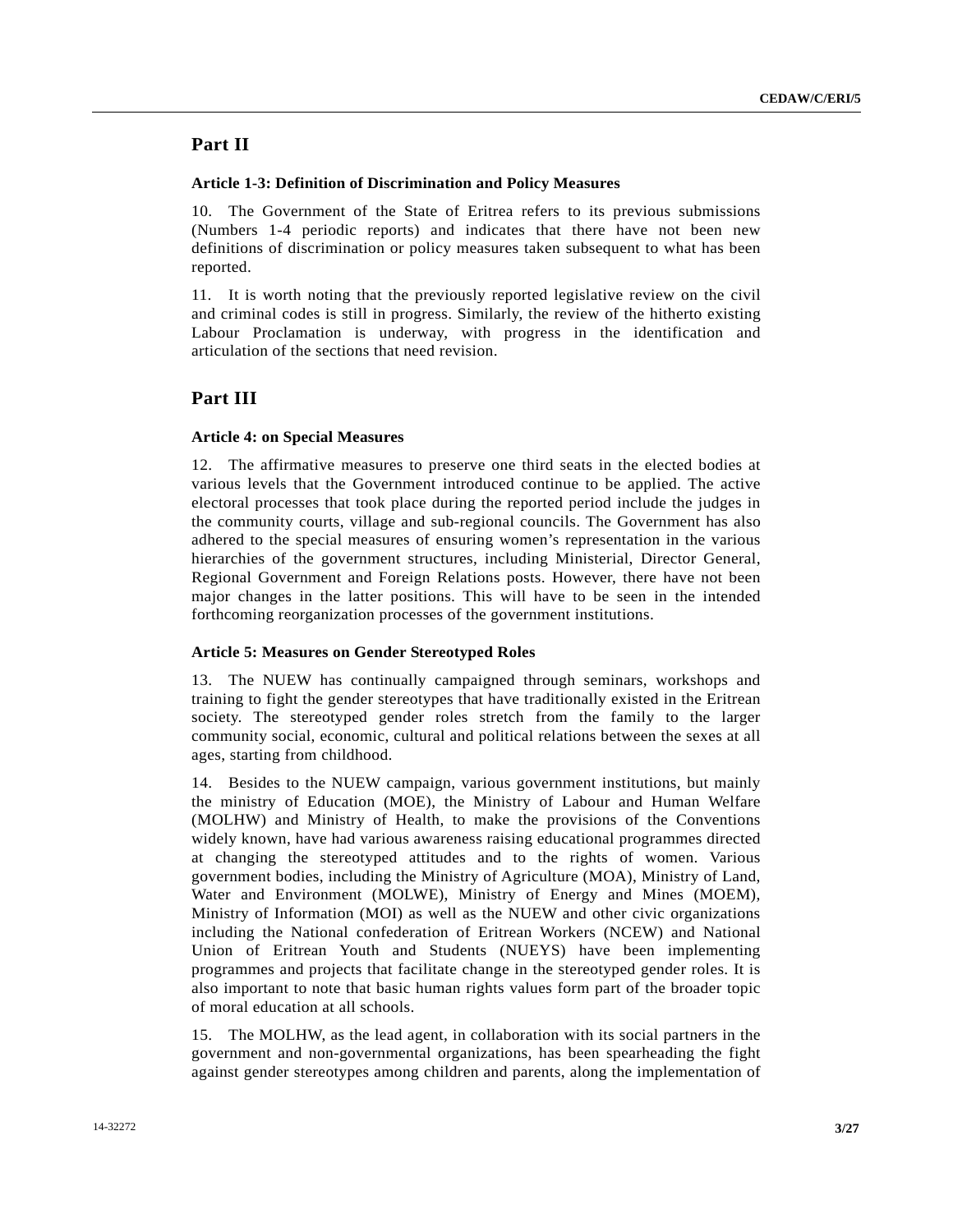the Convention on the Rights of the Child (CRC). The small and micro credit schemes target specifically women and aim at elevating their direct participation in economic activities and breaking away with the stereotyped gender roles. Women's participation in sports and recreational activities previously restricted to men is contributing to the breakthrough in the fight against the gender stereotypes and roles.

#### **Article 6: Traffic in Women and Exploitation of Prostitution**

16. As reported in the previous submissions, women are legally protected against crimes of trafficking and smuggling. Trafficking in persons is a phenomenon to which Eritrea has recently been exposed. The number of women affected by this relatively new phenomenon is not known. Yet, the Government of Eritrea has taken steps to combat trafficking in persons by creating a common front with neighbouring states and by making an explicit request to the Secretary General of the United Nations to assist in the investigation and prosecution of perpetrators of this heinous crime.

17. Prostitution is considered an indecent behaviour which is socially contemptible. The Government has been making strenuous efforts to eliminate the practice of prostitution as a way of life and all associated exploitation and degradation of women engaged in the act. Prostitution is not a formal activity in Eritrea. However, all efforts, including dissuading those engaged in commercial sex activities as well as rehabilitating and finding them via other decent work programmes is regularly pursued by the Government. NUEW also exerts awareness raising campaigns against prostitution and attendant dangers of exploitation of women. Moreover, in order to prevent females from engaging in commercial sex work, income generating activities are pursued. Although there may be very few secretive places, today, there are no openly operating brothels in the country.

## **Article 7: Women in Politics and Public Life**

Table 1

### **Gender breakdown of higher government posts**

|                           |         | Year 2009      |                       |       | Year 2012      |                       |  |
|---------------------------|---------|----------------|-----------------------|-------|----------------|-----------------------|--|
| Government Post           | Total   | Females        | Females<br>% of total | Total | Females        | Females<br>% of total |  |
| National assembly         | 150     | 33             | 22                    | 150   | 33             | 22.0                  |  |
| Ministers                 | 17      | $\overline{4}$ | 23.53                 | 17    | $\overline{4}$ | 23.53                 |  |
| <b>Regional Governors</b> | 6       | 1              | 16.67                 | 6     | 1              | 16.7                  |  |
| Director Generals         | 88      | 6              | 5.67                  | 54    | $\overline{4}$ | 6.9                   |  |
| <b>Directors</b>          | 280     | 58             | 20.7                  | 245   | 26             | 10.6                  |  |
| Unit heads                | 1 3 9 7 | 950            | 31.9                  | 424   | 150            | 35.4                  |  |
| Ambassadors               | 30      | $\theta$       | $\overline{0}$        | 29    | $\theta$       | $\theta$              |  |
| Consul General            | 14      | $\theta$       | $\mathbf{0}$          | 10    | $\overline{0}$ | $\overline{0}$        |  |
| <b>First Secretary</b>    | 33      | 3              | 10                    | 28    | $\overline{c}$ | 6.7                   |  |
| <b>High Court Judges</b>  | 35      | $\overline{4}$ | 11.4                  | 18    | $\overline{4}$ | 22.2                  |  |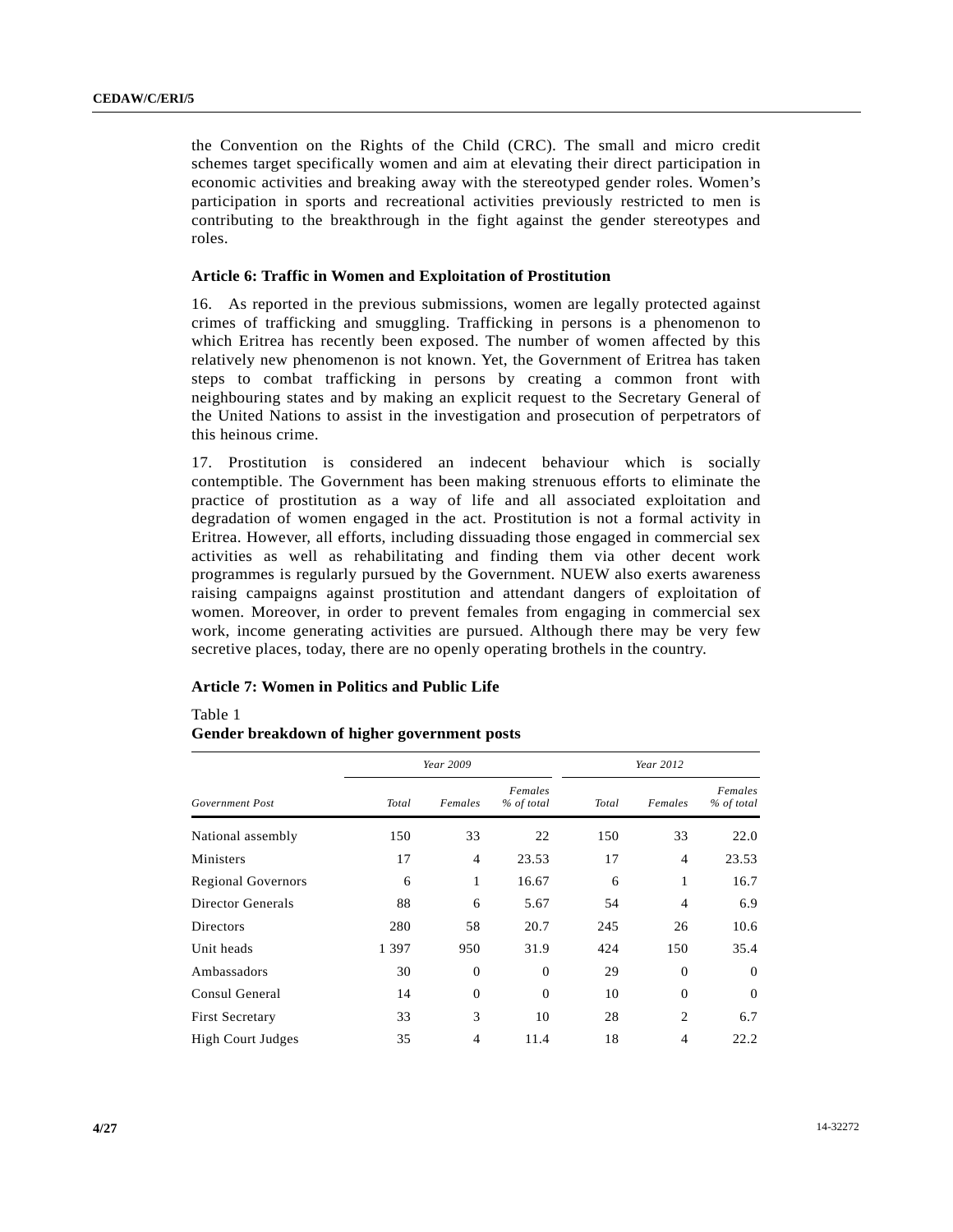|                               | Year 2009 |          |                       | Year 2012 |         |                       |
|-------------------------------|-----------|----------|-----------------------|-----------|---------|-----------------------|
| Government Post               | Total     | Females  | Females<br>% of total | Total     | Females | Females<br>% of total |
| <b>Regional Court Judges</b>  | 114       | 12       | 10.5                  | 71        | 9       | 12.6                  |
| <b>Community Court Judges</b> | $\theta$  | $\Omega$ | $\Omega$              | 947       | 300     | 37.7                  |
| <b>Total</b>                  | 2 1 6 4   | 1 0 7 1  | 49.49                 | 1999      | 533     | 26.7                  |

18. Since there was not major reorganization of the government institutions during the reporting period, there took place no significant changes in the composition of males and females in senior government positions. The most notable change occurred in the community courts which are locally elected posts. Women occupied 37.7%. Generally, women occupy 26.7% of the reserved and unreserved senior government post.

#### **Article 8: Representation at the International Level**

# Table 2  **Women and Men in International Affairs**

|                  | Year 2009      |                               |                |       | Year 2012      |           |  |
|------------------|----------------|-------------------------------|----------------|-------|----------------|-----------|--|
| Post             | Total          | Females                       | % Females      | Total | Females        | % Females |  |
| Minister         | 1              | $\Omega$                      | $\Omega$       | 1     | $\mathbf{0}$   | $\Omega$  |  |
| Director General | 7              | $\mathfrak{D}_{\mathfrak{p}}$ | 28.6           | 7     | $\overline{c}$ | 22.2      |  |
| Director         | 12             | 3                             | 25.0           | 17    | $\overline{4}$ | 23.5      |  |
| Head of unit     | 25             | $\overline{4}$                | 16.0           | 16    | 4              | 25.0      |  |
| Ambassador       | 30             | $\Omega$                      | $\Omega$       | 29    | $\mathbf{0}$   | $\Omega$  |  |
| Consul General   | 14             | $\Omega$                      | $\Omega$       | 10    | $\mathbf{0}$   | $\theta$  |  |
| 1st Secretary    | 30             | 3                             | 10.0           | 28    | $\overline{2}$ | 7.1       |  |
| 2nd Secretary    | 24             | $\Omega$                      | $\Omega$       | 20    | 1              | 5.0       |  |
| 3rd secretary    | $\overline{4}$ | 2                             | 50.0           | 8     | 1              | 12.5      |  |
| Attaches         | 2              | $\theta$                      | $\overline{0}$ | 1     | $\mathbf{0}$   | $\theta$  |  |
| <b>Total</b>     | 149            | 14                            | 9.39           | 137   | 14             | 10.21     |  |

19. Like in the other high government posts, women's representation in the international affairs remained more or less the same in 2012 as in 2008. This indicates that there were no major changes in the assignment of posts in the Ministry of Foreign Affairs.

### **Article 9: Nationality/Citizenship**

20. The Government of the State of Eritrea refers to the fourth periodic report where the legal and practical aspects of the Nationality/Citizenship issues were extensively discussed. There was nothing new to report concerning these matters (Article 9), except that the elaborated legal rights continued to be implemented smoothly during the reported period.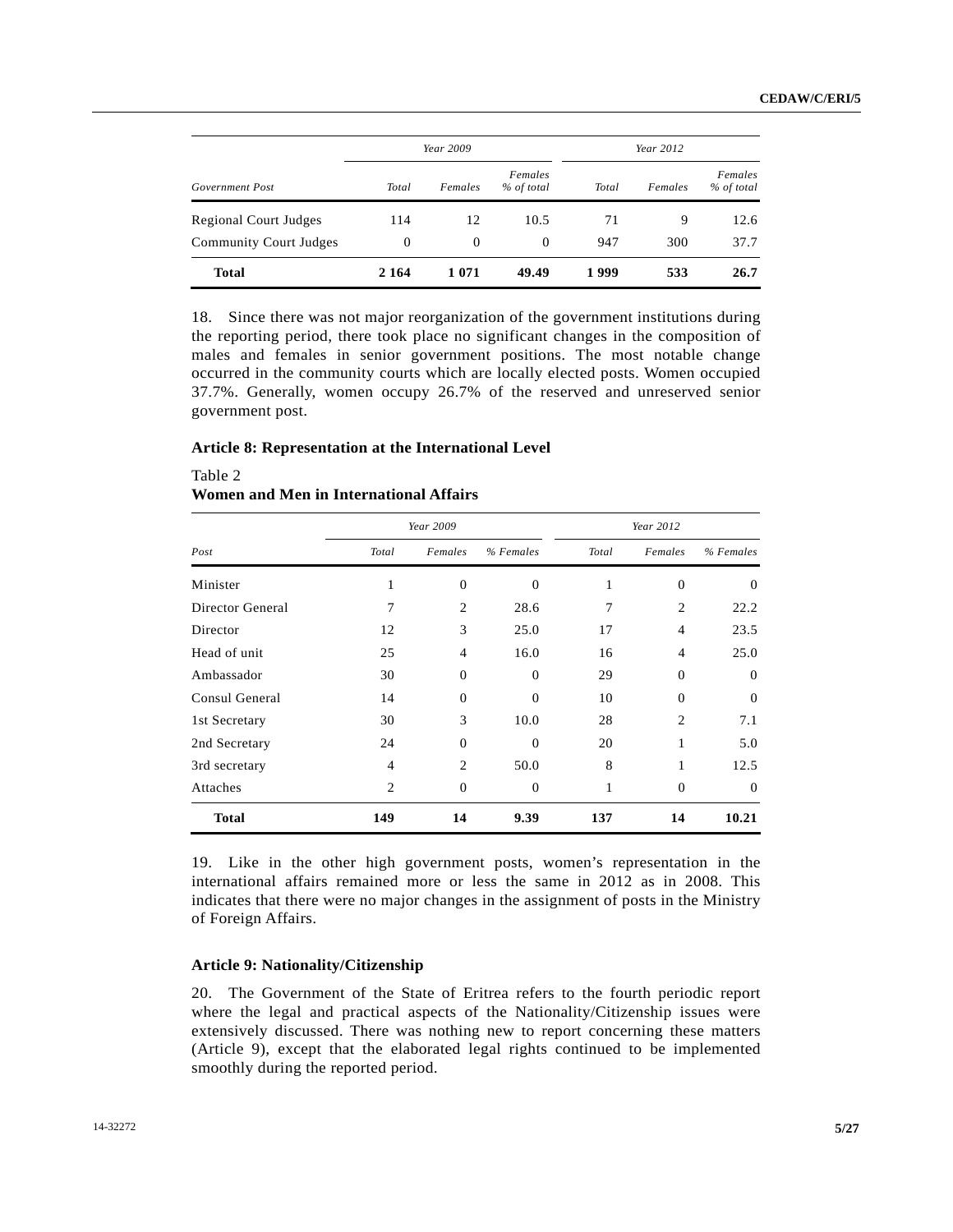# **Part III**

 $\pm$  33333

## **Article 10: Education**

21. The Ministry of Education has been seized with the task of improving the quality of education, as well as expanding the access of the various sections of the population to education. A new programme to enhance access to education in remote and difficult places to reach is contributing to easing up access to education by females, the disabled and generally children living in terrain geographic areas.

22. This effort was demonstrated by the opening up of new elementary, middle and secondary level schools across the country. Bringing schools closer to home of the students in the various grades is contributing to the decrease in the dropout rates of students. Moreover, mobile schools in the nomadic areas have enabled nomadic male and female children to enrol in schools.

23. The data provided in the following tables shows the progress made from 2009/10 to 2011/12 in pre-school, elementary, middle and secondary level of schools, according to the survey carried out by the Statistics and Evaluation Office in 2010.

| Table 3                                                            |
|--------------------------------------------------------------------|
| Pre-primary level: net enrolment ratio by year 2009/2010-2011/2012 |

|         | Population age group 5-6 |        | Net Enrolment |               |        | Net Enrolment ratio |       |      |      |
|---------|--------------------------|--------|---------------|---------------|--------|---------------------|-------|------|------|
| Year    | Total                    | M      | F             | Total         | M      | F                   | Total | M    | F    |
| 2009/10 | 133 259                  | 69 838 |               | 63 526 27 163 | 14 071 | 13 092              | 20.4  | 20.1 | 20.6 |
| 2010/11 | 133 756                  | 69 925 | 63 829        | 29 990        | 15 404 | - 14.586            | 22.4  | 22.0 | 22.9 |
| 2011/12 | 145 775                  | 75847  | 69 928        | 28 9 52       | 14 801 | 14 15 1             | 19.9  | 19.5 | 20.2 |

24. As table 4 shows in the pre-primary level of education there was no particular trend in the net enrolment ratio of females to males during 2009/10 to 2011/12 academic years. Initially female enrolment rate rose by 2.3% from 2009/10 to 2010/11 and then dropped by 2.7% the following year.

Table 4  **Elementary level: Gross and Net enrolment ratio by year and sex 2009/10-2011/12** 

|         | GER    |        |       | <b>NER</b> |        |       |
|---------|--------|--------|-------|------------|--------|-------|
|         | Male   | Female | Total | Male       | Female | Total |
| 2009/10 | 69.50  | 62.30  | 66.10 | 51.40      | 47.60  | 49.60 |
| 2010/11 | 97.30  | 86.70  | 92.30 | 73.10      | 67.50  | 70.40 |
| 2011/12 | 104.20 | 93.00  | 99.00 | 79.70      | 73.40  | 76.80 |

25. The net enrolment rate of females in the elementary level showed a steady rise during the four year period from 2009/10 to 2011/12 academic year. Female net enrolment ratio grew by 21.4% during the three year period in review. The increment is encouraging though there is still a 6.3% disparity of net enrolment ratio in favour of males.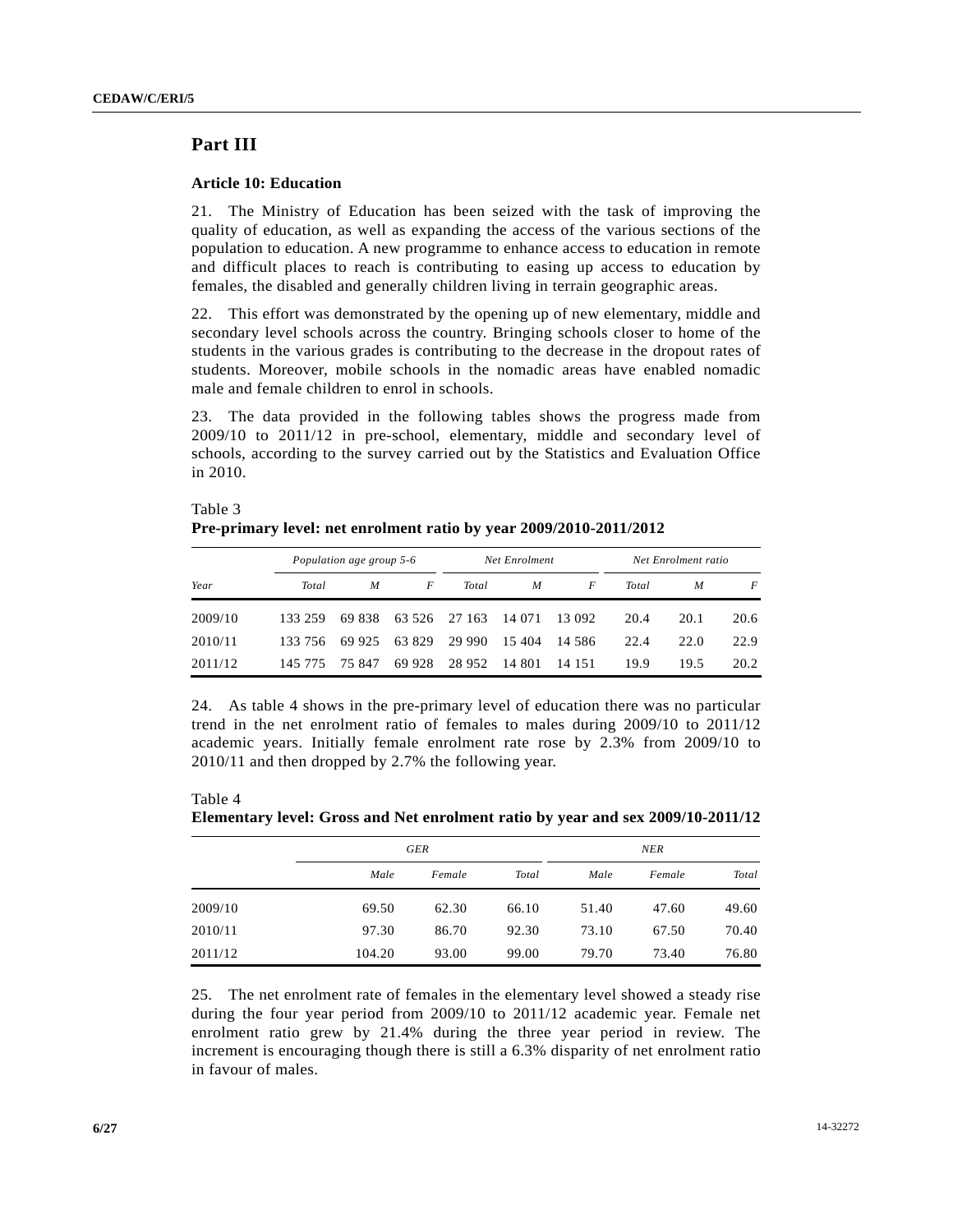|         | GER   |        |       |       | <b>NER</b> |       |  |
|---------|-------|--------|-------|-------|------------|-------|--|
|         | Male  | Female | Total | Male  | Female     | Total |  |
| 2009/10 | 52.40 | 44.40  | 48.50 | 30.00 | 28.00      | 29.20 |  |
| 2010/11 | 66.72 | 56.23  | 61.62 | 33.10 | 30.80      | 32.00 |  |
| 2011/12 | 72.30 | 62.10  | 67.30 | 39.70 | 36.80      | 38.30 |  |

| $1$ and $\sigma$ .                                             |
|----------------------------------------------------------------|
| Middle level: Net enrolment ratio by year and sex 2009/2011/12 |

 $Table 5$ 

26. The overall net enrolment rate grew by 4.6% from 2009/10 to 2011/12. The net enrolment ratio also increased by 1.2% during the same period. Whereas the net enrolment ratio of males grew by 0.6% the net enrolment ratio of females grew by 1.8%. Due to the above, the net enrolment ration gap between males and females narrowed down from 4.1% in 2009/10 to 2.9% in 2011/12.

| Table 6                                                           |
|-------------------------------------------------------------------|
| Secondary level: Net enrolment ratio by year and sex 2009/2011/12 |

|         | GER   |        |       | NER   |        |       |
|---------|-------|--------|-------|-------|--------|-------|
|         | Male  | Female | Total | Male  | Female | Total |
| 2009/10 | 27.00 | 19.60  | 23.40 | 17.70 | 13.60  | 15.70 |
| 2010/11 | 39.51 | 29.51  | 34.52 | 27.95 | 22.42  | 25.19 |
| 2011/12 | 36.30 | 27.00  | 31.70 | 24.40 | 19.80  | 22.10 |

27. The Net enrolment ratio of females in the secondary level of education grew from 13.4% in 2008/09 to 22.4% in 2010/11, but declined to 19.8% in 2011/12. The disparity between males and females remains almost constant at about 5.5%. Note that the number of male and female net enrolment decreased in 2011/12 compared to the preceding academic year.

28. The overall net enrolment figures and net enrolment ratio during the three years period went up and down. This applied both for males and females. The net enrolment ratio difference between males and females in the secondary school narrowed down from 6.5% to 4.6% during the three year period under consideration.

|         |                       | $\cdot$ | $\overline{\phantom{a}}$ |
|---------|-----------------------|---------|--------------------------|
|         | Advanced/Intermediate |         |                          |
| Year    | F                     | Total   | Female %                 |
| 2009/10 | 591                   | 1 3 0 4 | 45.3                     |
| 2010/11 | 713                   | 1992    | 36.6                     |
| 2011/12 | 1 1 2 8               | 2 5 2 0 | 44.8                     |

# Table 7  **Participation Rate in Technical and Vocational Education by sex and year**

29. The participation of females in the vocational and technical schools has shown improvements reaching 44.8% in 2011/2012.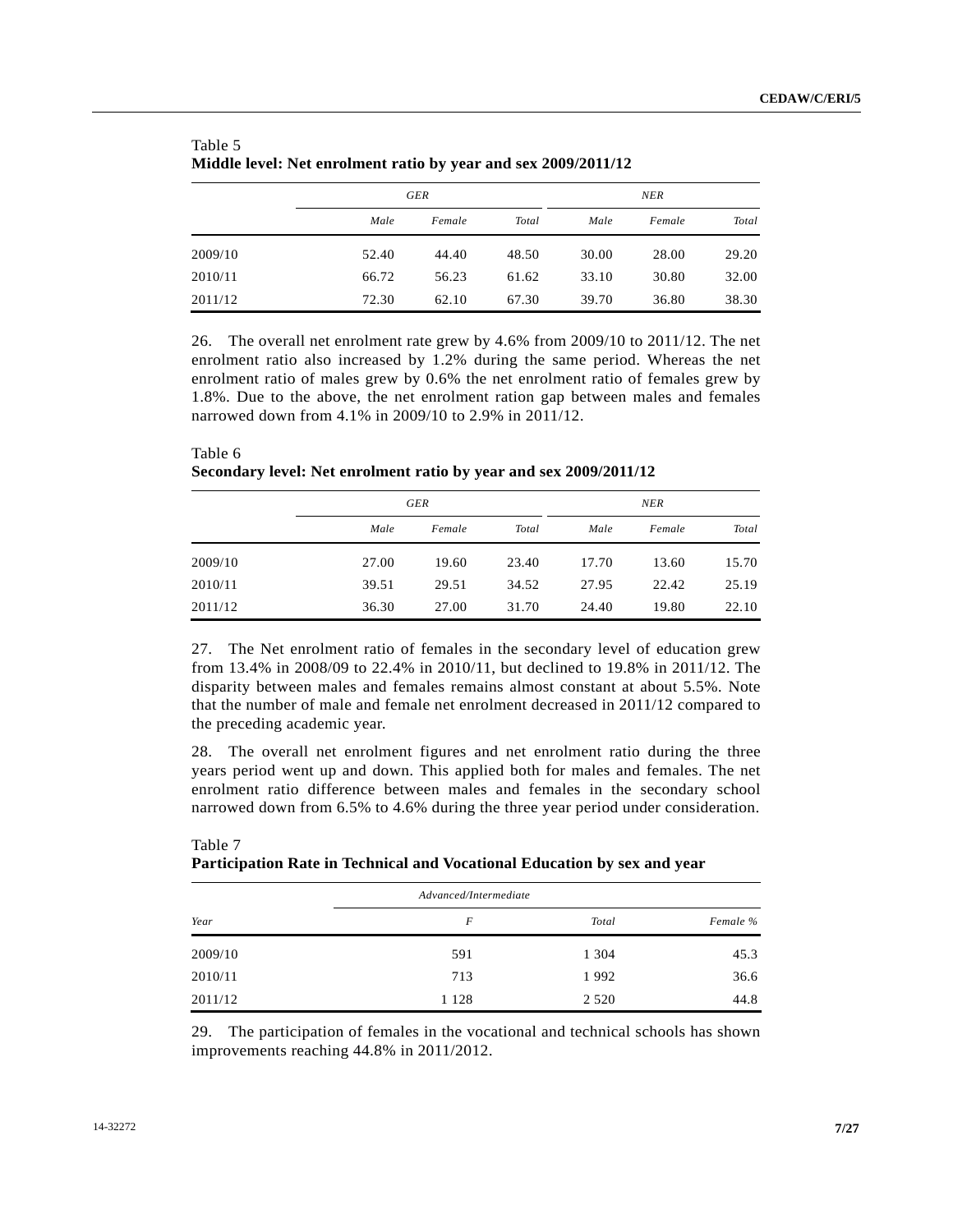30. Although there is female and male participation in all fields of studies in the National Vocational Training Centre, there are certain trades such as accounting, material management, soil and water conservation and plant science where females are dominant. On the other hand, males dominate in other fields, including building construction, drafting, electricity, carpentry, plumbing, and heavy duty machinery operations. The overall enrolment of females in the National Vocational Training Centre during 2009/2012 academic year was 43%.

#### **Special Needs Education**

## Table 8  **Special Needs Education Enrolment by Sex & Year**

|               |       |                      | School   |                     |        |          |
|---------------|-------|----------------------|----------|---------------------|--------|----------|
|               |       | School for the Blind |          | School for the Deaf |        |          |
| Academic Year | Total | Female               | Female % | Total               | Female | Female % |
| 2009/10       | 54    | 12                   | 22.2     | 175                 | 63     | 36       |
| 2010/11       | 48    | 11                   | 22.9     | 136                 | 69     | 50.7     |
| 2011/12       | 52    | 15                   | 28.8     | 124                 | 61     | 49.2     |

31. Whereas the female enrolment in the school for the blind remains very low the female enrolment ratio in the school for the deaf has reached almost the stage of parity with that of the males. The participation of females in the school for the blind is stuck at close to one fourth ratio.

### **Adult Education**

Table 9  **Adult Literacy: Enrolment & Completion by Sex & Year** 

|               |        | Participants Enrolled |        |         | Participants Completed |        |                       |
|---------------|--------|-----------------------|--------|---------|------------------------|--------|-----------------------|
| Academic Year | Female | Male                  | Total  | Female  | Male                   | Total  | Female %<br>Completed |
| 2008/09       | 42 749 | 4 0 8 1               | 46 830 | 33 087  | 2 7 5 0                | 35 837 | 92.3                  |
| 2009/10       | 36 639 | 3.550                 | 40 189 | 28 7 36 | 2 6 6 1                | 31 397 | 91.5                  |
| 2010/11       | 40 828 | 5 2 9 7               | 46 125 | 31 292  | 3 7 9 3                | 35 085 | 89.2                  |
| 2011/12       | 47449  | 4 2 5 5               | 51 704 | 37 043  | 2 737                  | 39 780 | 93.1                  |

32. The overall enrolment in the adult literacy programme has generally fallen during the reporting period due to the increment of literate population. It is encouraging that the female enrolment and completion ratios have persistently been above 90% with males comprising about 10%. In this programme female by far excel male participation, thereby compensating the disadvantage in the formal/regular education.

33. The literacy rate is much higher for younger women than older women. In 2010 about 77% of women age 15-19 years were literate compared with about 90% of men with the same age to be literate. For women age 45-49 years the literacy rate was about 30% while for men of the same age it was about 64% [NSO, 2010].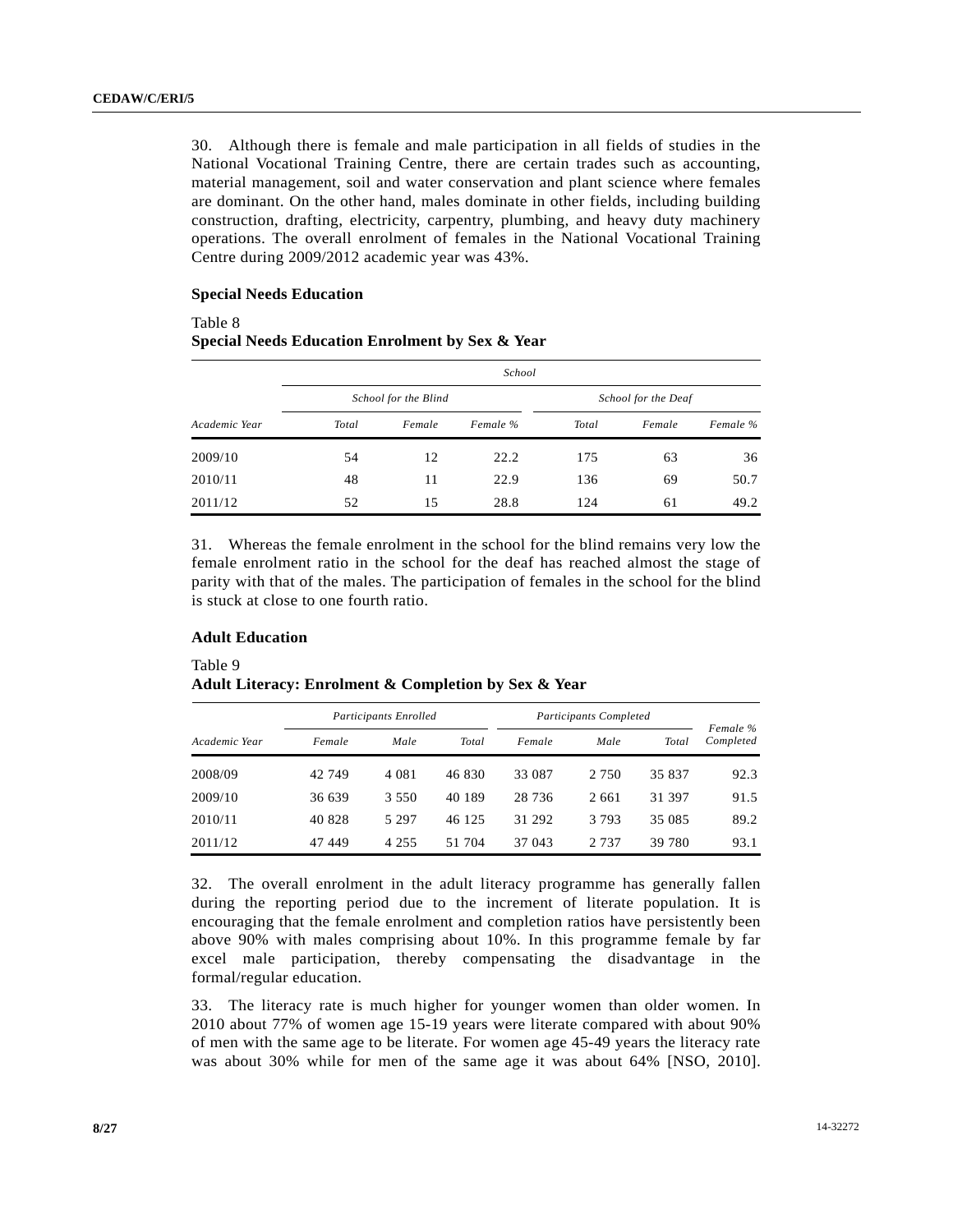Younger women and men are more likely to be literate and to reach higher levels of education than older women while the percent of men that are literate is higher than women. Adult education programs have focused on the elimination of illiteracy and it is found that an increasing number of women are participants in the program.

|               | Enrolled |         |                      |        |         |                      |
|---------------|----------|---------|----------------------|--------|---------|----------------------|
| Academic Year | Female   | Total   | Female %<br>of total | Female | Total   | Female %<br>of total |
| 2009/10       | 1 111    | 2 6 2 6 | 42.3                 | 979    | 2 1 9 0 | 44.7                 |
| 2010/11       | 2425     | 5989    | 40.5                 | 1934   | 3977    | 48.6                 |
| 2011/12       | 1 742    | 5 8 0 3 | 30.0                 | 1425   | 4 4 4 8 | 32.0                 |

 Table 10 **Adult Education programs (Continuing Education & Rehabilitation Centers)** 

34. The number of females and males enrolled in the continuing education programme for adults has generally increased. The absolute number of those completing the programme has also steadily increased during the past three years. Unlike in the adult literacy programme, the female enrolment and completion ratio fluctuated and remained below that of the male.

| Table 11                                                   |
|------------------------------------------------------------|
| Enrolment at Eritrean Institute of Technology (EIT) by sex |

|         |         | Education |      |         | Engineering |       |         | Science |       |
|---------|---------|-----------|------|---------|-------------|-------|---------|---------|-------|
| Year    | Total   | F         | F%   | Total   | F           | % $F$ | Total   | F       | % $F$ |
| 2009/10 | 528     | 233       | 44.1 | 2 2 6 2 | 349         | 15.4  | 1 0 9 4 | 370     | 33.8  |
| 2010/11 | 1 5 6 9 | 421       | 26.8 | 2 5 4 4 | 459         | 18.0  | 1677    | 700     | 41.7  |
| 2011/12 | 980     | 247       | 25.2 | 2681    | 492         | 18.4  | 1 694   | 697     | 41.1  |

35. The number of males and females enrolling at the Eritrean Institute of Technology (EIT) has been increasing. The percent of females enrolled in the engineering faculty has been generally on a pattern of steady rise, while of the faculty of education is generally in a declining trend. The enrolment rate of females in the sciences goes up and down.

| Table 12                                                          |  |  |
|-------------------------------------------------------------------|--|--|
| <b>Enrolment at the College of Marine Sciences and Technology</b> |  |  |

|         |       | Female |      |
|---------|-------|--------|------|
| Year    | Total | Number | $\%$ |
| 2009/10 | 550   | 73     | 13.3 |
| 2010/11 | 641   | 90     | 14.0 |
| 2011/12 | 580   | 102    | 17.6 |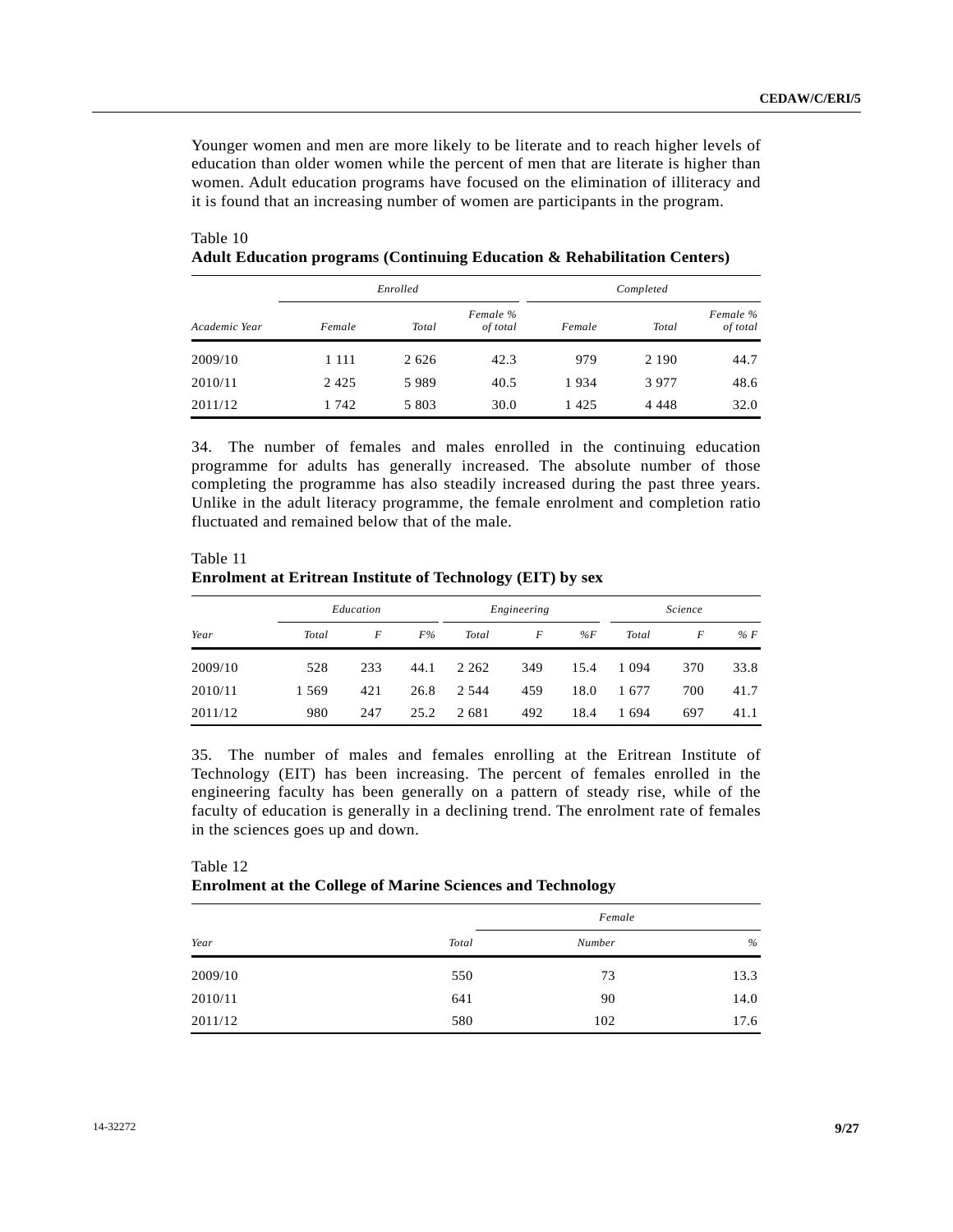36. The female participation in the College of Marine Sciences and Technology grew in absolute and relative terms during the past four years (between 2009/10 and 2012/13).

# Table 13  **Enrolment at College of Agriculture by sex**

|         |         | Female |      |
|---------|---------|--------|------|
| Year    | Total   | Number | $\%$ |
| 2009/10 | 1 1 4 2 | 366    | 32.0 |
| 2010/11 | 1 3 7 7 | 434    | 31.5 |
| 2011/12 | 1 5 7 4 | 584    | 37.1 |

37. The enrolment rate of females at the College of Agriculture has gradually attained 38.4% from as low as 32% four years ago.

|         |         | Female |      |
|---------|---------|--------|------|
| Year    | Total   | Number | $\%$ |
| 2009/10 | 1 4 3 9 | 412    | 28.6 |
| 2010/11 | 1 2 2 6 | 369    | 30.1 |
| 2011/12 | 1 3 8 9 | 459    | 33.0 |

# Table 14  **Enrolment at College of Business and Economics by sex**

38. Likewise, the enrolment of females in the college of Business and Economics is gradually but steadily rising.

| Table 15                                                                 |
|--------------------------------------------------------------------------|
| <b>Enrolment at Collage of Arts and Social science (Adi Keih) by sex</b> |

|         |       | Female |      |
|---------|-------|--------|------|
| Year    | Total | Number | %    |
| 2009/10 | 658   | 150    | 22.8 |
| 2010/11 | 774   | 203    | 26.2 |
| 2011/12 | 740   | 184    | 24.9 |

39. Female enrolment in the College of Arts and Social Sciences rose from 22.8% in 2009/10 to 40.5% in 2011/12.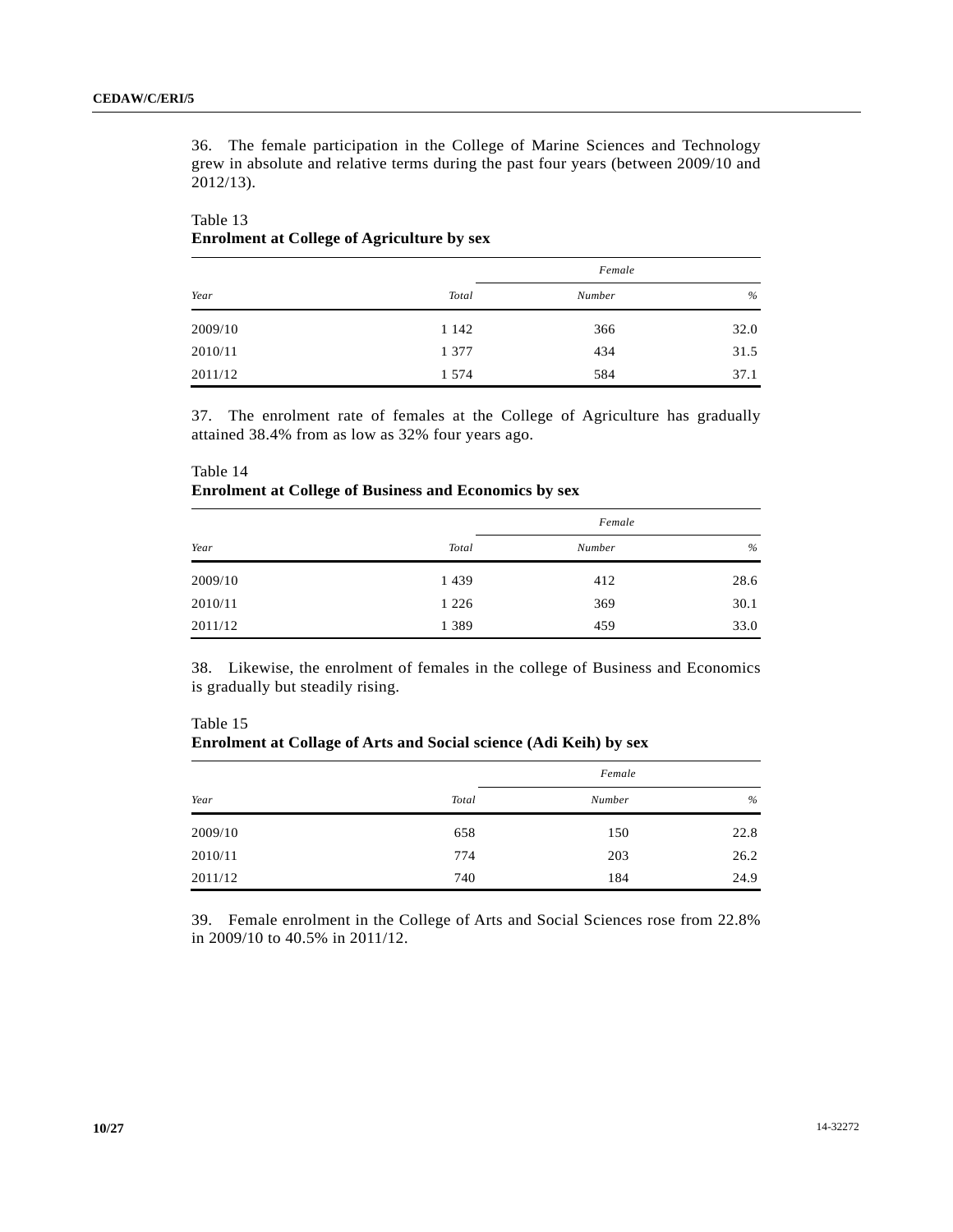| Year    |       | Female |      |
|---------|-------|--------|------|
|         | Total | Number | $\%$ |
| 2009/10 | 259   | 57     | 22.0 |
| 2010/11 | 302   | 73     | 24.2 |
| 2011/12 | 320   | 83     | 25.9 |

# Table 16  **Enrolment at Orotta School of Medicine**

40. The enrolment of females at the Orotta School of Medicine showed a small but steady growth during the past four years (2009/10 to 2011/12).

| Table 17 |                                                |
|----------|------------------------------------------------|
|          | <b>Enrolment at college of Health Sciences</b> |

*<u>mai</u>* 17

|         |         | Female |      |
|---------|---------|--------|------|
| Year    | Total   | Number | $\%$ |
| 2009/10 | 1 1 5 8 | 317    | 27.4 |
| 2010/11 | 1 2 5 9 | 401    | 31.9 |
| 2011/12 | 1 3 9 4 | 497    | 35.7 |

41. Enrolment ratio of females at the college of Health Sciences rose from 27.4% to 35.7% in the course of the past three years. The rapid positive trend of female participation in the diverse health sciences which includes degrees in pharmacy, medical laboratory, nursing, anaesthesia, radiology, etc. is quite encouraging.

## **Article 11: Employment**

42. The Ministry of Labour and Human Welfare, in collaboration with the private and public sectors, strives to reduce and eliminate unemployment in Eritrea and to create sustainable livelihoods for the socially disadvantaged by, inter alia, creating job opportunities for the most vulnerable people, with special attention being given to persons with disabilities, disadvantaged women with a particular weight to martyrs family.

43. During the reporting period, the Ministry made efforts to find job placements for job seekers in the various economic and social sectors. The Ministry provided trainings and micro credit supports to the economically disadvantaged women with the aim of assisting them to attain self-employment and generate incomes.

44. As shown in table 24 below, from 2010 up to 2012, the Ministry of Labour and Human Welfare in collaborations with the International Labour Organization (ILO), Ministry of Trade and Industry, UNICEF and the Global Fund, has provided training for disadvantaged 259 women, i.e., in weaving (239), in ceramics (02), in fish net making and mending (18) to enhance women.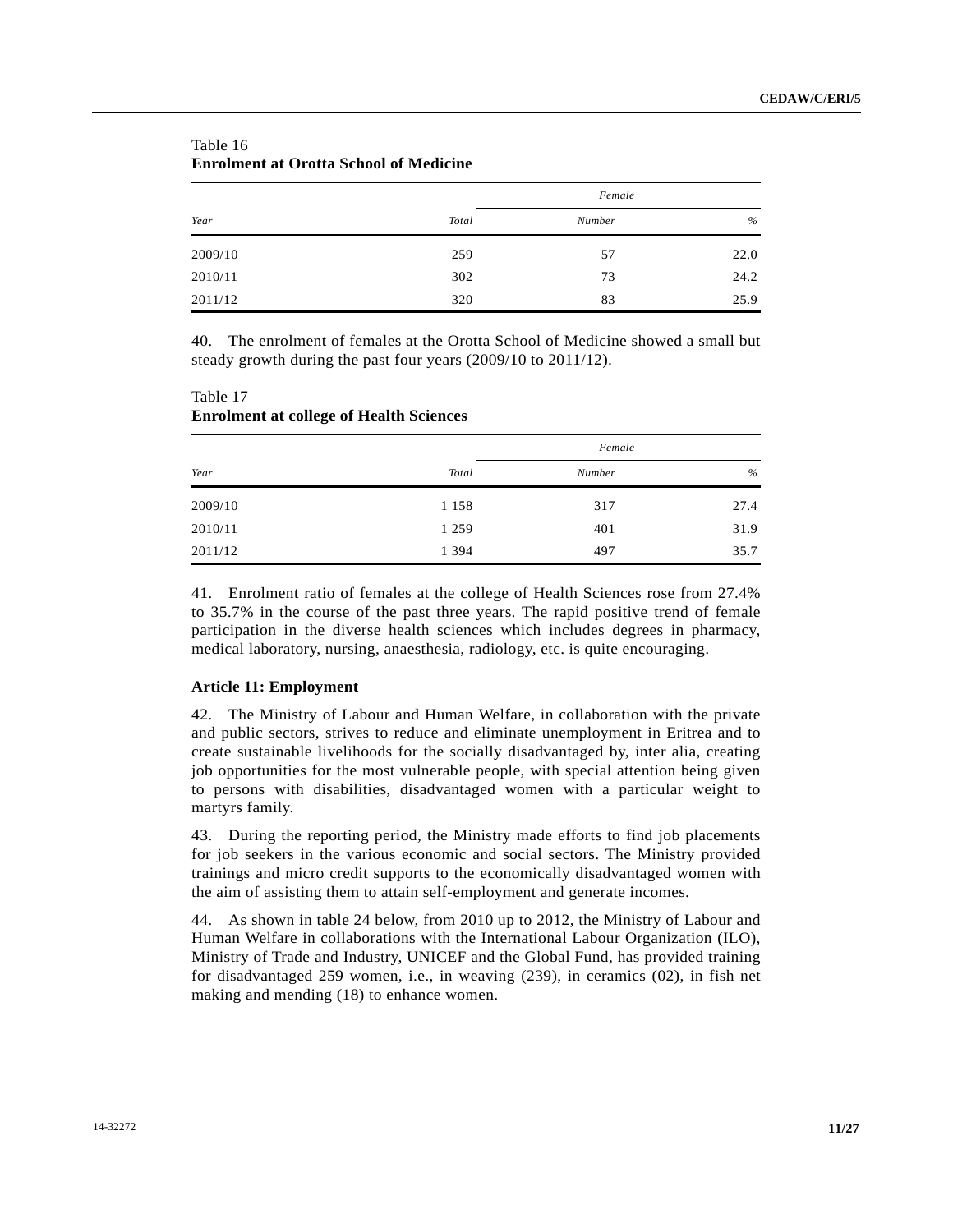Table 18

| Type of training | <b>MOLHW</b> | <b>NUEW</b> | Total |
|------------------|--------------|-------------|-------|
| Weaving          | 239          | 563         | 802   |
| Ceramics         | 20           | 15          | 35    |
| Hand crafts      | na           | 1 760       | 1760  |
| <b>Total</b>     | 259          | 2 3 3 8     | 2597  |

# **Skill training provided to women by the Ministry of Labour and Human Welfare and National Union of Eritrean Women**

*Source*: Ministry of Labour and Human Welfare.

45. Besides to the training given by the MOLHW, there are various short and medium term trainings given by the local governments and ministries. These include the manufacturing of firewood conserving ovens, weaving and agriculture.

## **Female and Male Labour Force Participation**

46. Efforts have been underway to study the participation of male and female labour forces in the various sectors of the country's economy. But this has not yet been easy, as there has not been a population census and employment registrations. The majority of the labour force is engaged in the rural agricultural sector and the informal sector. Hence this makes it difficult to get an accurate sex disaggregated data.

47. The following table 25 provides an estimate of the labour force in the formal sector establishments. Females constituted 45.7% of the labour force in establishments during 2012. However, it has to be noted that the majority of female workers are in the non-skilled and low-paying types of jobs.

|      | Per cent |         |
|------|----------|---------|
| Year | Males    | Females |
| 2009 |          |         |
| 2010 |          |         |
| 2011 | 55.0     | 45.0    |
| 2012 | 54.3     | 45.7    |

## Table 19  **Employment ratio by year**

*Source*: Ministry of Labour and Human Welfare.

48. The employment ratio of women is slowly moving towards parity with that of males. There are growing numbers of women getting out of their home stead working in various commercial and industrial establishments.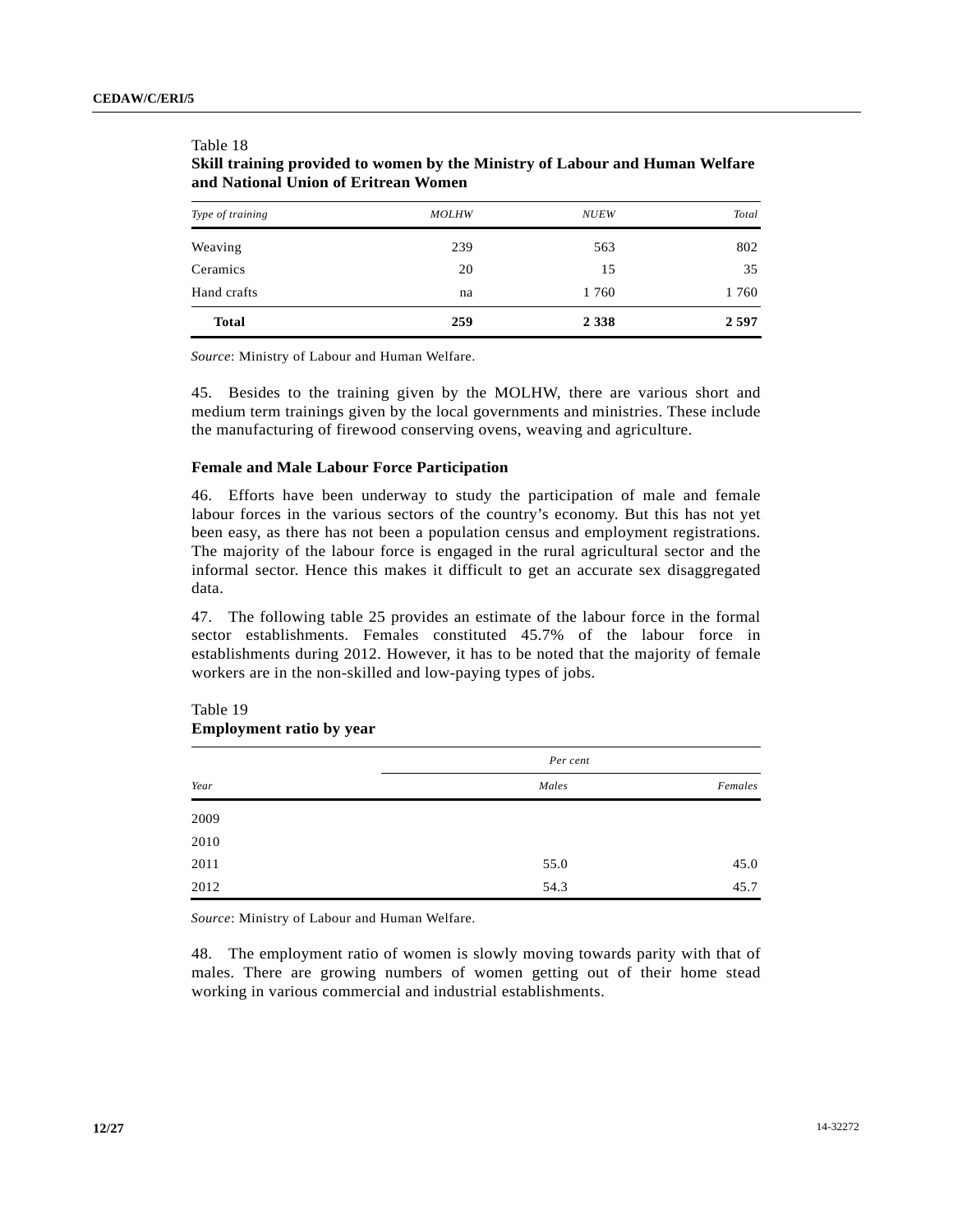|              |           | Age in years |            |         |
|--------------|-----------|--------------|------------|---------|
| Sex          | $18 - 25$ | $26 - 39$    | $40 - 59$  | 60 plus |
| Male         | 44.5      | 46.7         | 60.2       | 90      |
| Female       | 55.5      | 53.3         | 38.8       | 10      |
| <b>Total</b> | 100       | <b>100</b>   | <b>100</b> | 100     |

| Table 20                                       |  |
|------------------------------------------------|--|
| Percentage of women in the labour force by age |  |

49. The high female ratio in the lower age bracket (18-25 years) signifies a big number of female new entrants into the employment market. The proportion of women is lower in the advanced age group showing that men have longer been in employment than women. The proportion of women employees in the above 60 years of age is very low.

#### **Female and male unemployment rates**

50. As depicted in Table 21, out of the total registered job seekers (2009-2012), females have the highest share with 59.3% and males 40.7%. On the other hand, out of the total placed job-seekers, the share of females was lower, accounting to only 44.9%.

|              | Registered Job Seekers 2009-2013 |         |                           |      |         |          |  |
|--------------|----------------------------------|---------|---------------------------|------|---------|----------|--|
| Sex          | 2009                             | 2010    | 2011                      | 2012 | Count   | Per cent |  |
| Male         | 1 3 8 6                          | 950     | 894                       | 748  | 3978    | 40.7     |  |
| Female       | 2420                             | 1 1 9 2 | 1 203                     | 993  | 5 8 0 8 | 59.3     |  |
| <b>Total</b> | 5815                             | 4 1 5 2 | 4 1 0 8                   | 3753 | 9786    | 100      |  |
|              |                                  |         | <b>Placed Job Seekers</b> |      |         |          |  |
| Male         | 667                              | 408     | 830                       | 348  | 2 2 5 3 | 55.1     |  |
| Female       | 382                              | 330     | 673                       | 404  | 1789    | 44.9     |  |
| <b>Total</b> | 1 0 4 9                          | 738     | 1503                      | 752  | 4 0 4 2 | 100      |  |

#### Table 21

# **Registered and placed job seekers by sex and year**

*Source*: Ministry of Labour and Human Welfare.

## **Percentage of women of overseas migrant workers**

51. The data from the Ministry of Labour and Human Welfare indicates in the four years period (2009-2012), a total of only 2646 labour force migrated officially to work abroad. Out of this total migrant labour force, women constituted 74.6%. Relatively speaking, the average annual labour out migration of 520 male and female workers is statistically insignificant.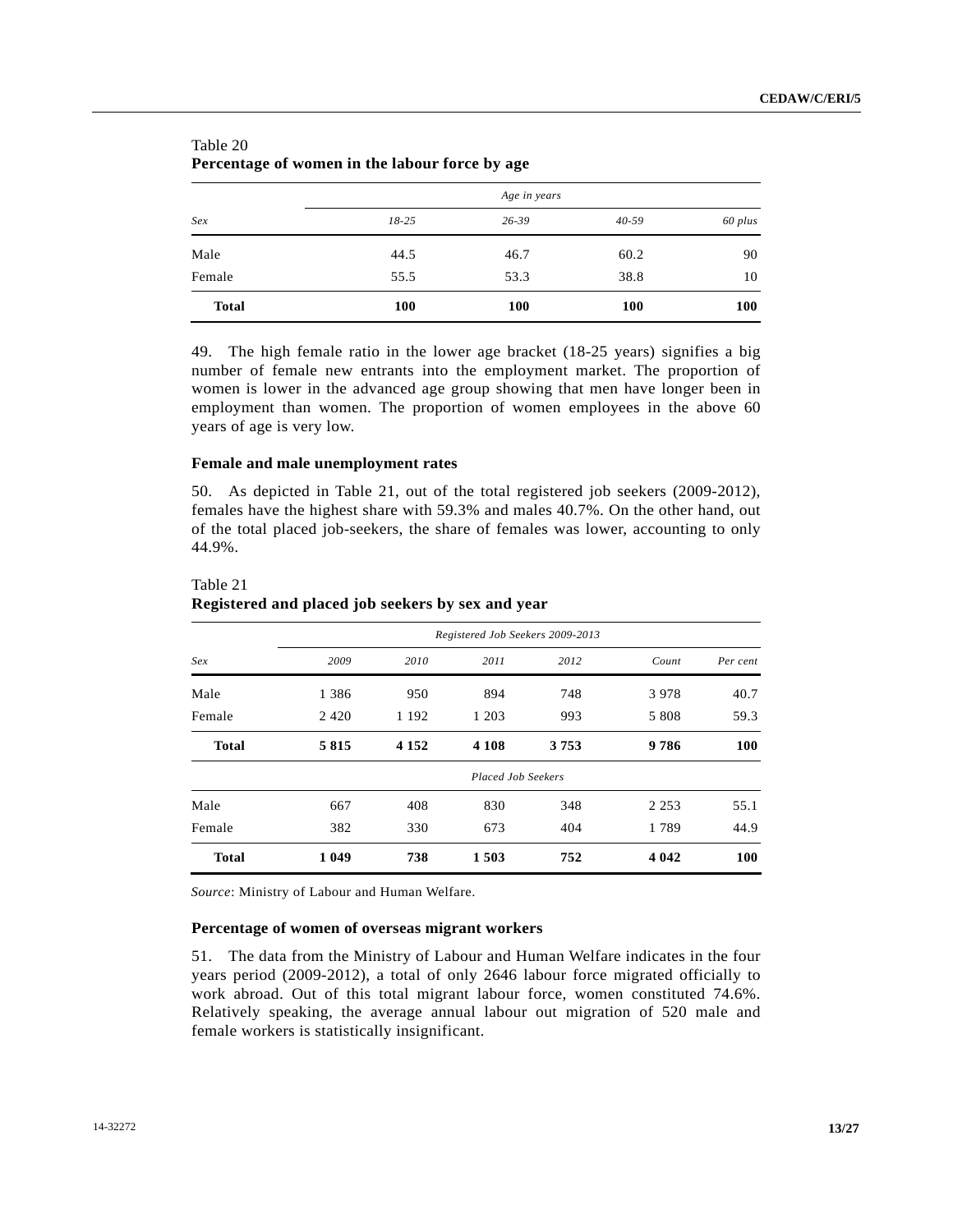### **Percentage of women and men workers in Trade Unions**

52. The National Confederation of Eritrean Workers (NCEW) has 21,245 workers registered members. Out of this, 12,669 (59.6%) are men workers and 8,576 (40.4%) are women workers. Union membership of all men and women workers in general has risen by 24.6% in 2012 compared to 2005.

#### **Gender Based violence**

53. All forms of violence are condemnable act by the society and there is sensitization campaign to address it wherever it takes place. No gender-based workplace violence was reported during the period under consideration. However, this cannot be assumed that there is no sexual harassment or sex motivated abuse in work places.

### **Article 12: Health**

54. As in education, the delivery of both preventive and curative health services has broadened in coverage and improved in quality. The health of the general public has witnessed unprecedented advancement due to the improvement in the standard of living conditions and quality of social services being provided.

55. The various health quantitative indicators depict that the country has made extraordinary progress in the elimination or prevention of mortality and morbidity resulting from communicable diseases such as malaria, polio, measles, etc. The outbreak of any epidemic disease has become a history of the past.

56. Besides the general provision of health services to the public at large, the Ministry of Health has given special attention to the health and welfare of mother and children. As shown in the following table, various mother and child health programmes have been put in place and delivering impressive results.

### **Quantitative Indicators**

Table 22  **ANCE Coverage 2010-2012** 

| Year | Number | Percentage |
|------|--------|------------|
| 2010 | 85 718 | 57.2       |
| 2011 | 90 904 | 59.0       |
| 2012 | 83 199 | 52.6       |
| 2013 | 91 178 | 58.0       |

57. The ANCE coverage during the past four years stood at close to 60%. Considering the geographic barriers and levels of economic development of the diverse regions and ethnic groups in the country, this ANCE coverage is an achievement.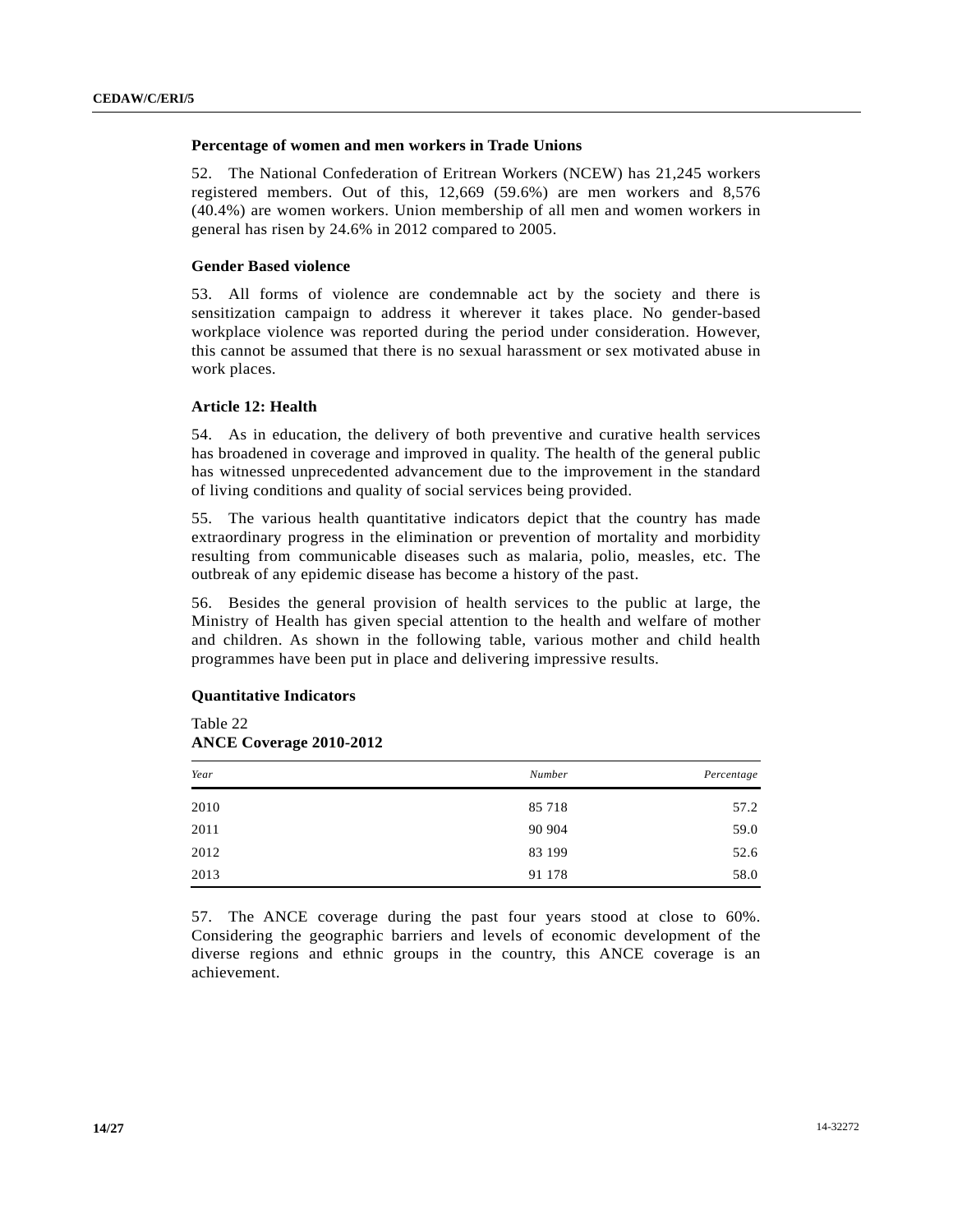|              |        |      | Year   |     |        |     |
|--------------|--------|------|--------|-----|--------|-----|
|              | 2010   |      | 2011   |     | 2012   |     |
| Activity     | Number | $\%$ | Number | %   | Number | %   |
| New visit    | 36 019 | 4.8  | 26 759 | 3.5 | 27 081 | 3.4 |
| Re-visit     | 49 738 |      | 52 214 |     | 53 802 |     |
| <b>Total</b> | 85 757 |      | 78 973 |     | 80883  |     |

# Table 23 **Family Planning visit 2009-2012**

58. As shown in table 31 the new family planning visits have been consistently dropping during the past four years (2009-2012). The combined new visits and revisits stood at around 80,000.

59. Table 24 depicts that the post partum care in the health facilities showed drastic rise from 2009 to, 2012 and maintained at about 65% during 2009/ 2012. Conversely, the rate of 6 hours postpartum care at home remained at 10% and below. On the other hand, the rate of the 6 days at home postpartum care was irregular in pattern during the four years. Generally, the picture indicates that the delivery of children in health facilities has steadily grown while there are less and less women delivering at home.

# Table 24  **Postpartum care 2010-2012**

|                               | Year   |      |               |      |               |      |  |
|-------------------------------|--------|------|---------------|------|---------------|------|--|
|                               | 2010   |      | 2011          |      | 2012          |      |  |
| Activity                      | Number | $\%$ | <b>Number</b> | $\%$ | <b>Number</b> | $\%$ |  |
| PPC 6 hrs at health facility  | 1427   | 4.4  | 22 077        | 60.6 | 24 258        | 65.2 |  |
| PPC 6 days at health facility | 317    | 1.0  | 3 4 2 2       | 9.4  | 3 3 5 9       | 9.0  |  |
| PPC 6 hrs at home             | 76     | 0.2  | 2 8 4 2       | 7.8  | 3 7 6 7       | 10.1 |  |
| PPC 6 days at home            | 605    | 18.5 | 10 475        | 28.8 | 11 877        | 32   |  |

## Table 25

## **National delivery service coverage 2010-2012**

|                                  | Year   |      |         |      |        |      |  |
|----------------------------------|--------|------|---------|------|--------|------|--|
|                                  | 2010   |      | 2011    |      | 2012   |      |  |
| Activity                         | Number | $\%$ | Number  | $\%$ | Number | $\%$ |  |
| Total delivery                   | 32 074 | 28.5 | 36 901  | 31.5 | 37 912 | 31   |  |
| Live births                      | 31 851 | 99.3 | 35 880  | 97.2 | 56853  | 97.2 |  |
| Fresh still births               | 199    | 0.6  | 596     | 1.6  | 582    | 1.6  |  |
| Macerated still births           | 24     | 0.07 | 425     | 1.2  | 477    | 1.3  |  |
| <b>Total fresh and macerated</b> | 223    | 0.67 | 1 0 2 1 | 2.8  | 1059   | 2.9  |  |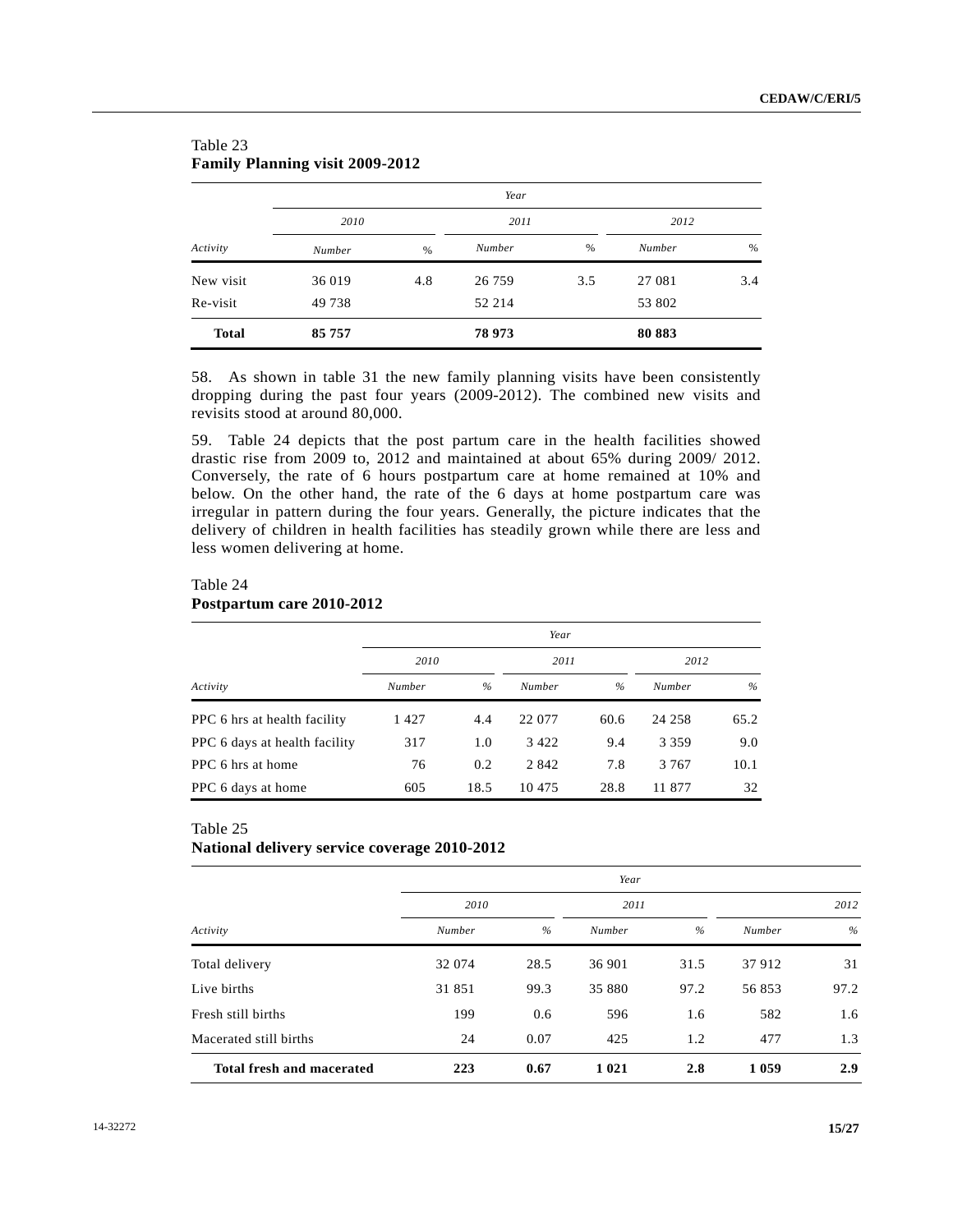| Activity                             | Year   |      |         |      |         |      |
|--------------------------------------|--------|------|---------|------|---------|------|
|                                      | 2010   |      | 2011    |      | 2012    |      |
|                                      | Number | $\%$ | Number  | $\%$ | Number  | $\%$ |
| <b>LBW</b>                           | 2476   | 7.7  | 2637    | 7.2  | 2 7 4 7 | 7.4  |
| <b>Total C/S</b>                     | 1851   | 4.8  | 2 1 8 7 | 3.5  | 2 2 5 6 | 3.4  |
| Maternal death at health facilities  | 60     | 0.19 | 58      | 0.16 | 60      | 0.16 |
| Neonatal deaths at health facilities | 111    | 0.4  | 126     | 0.4  | 215     | 0.6  |

60. Table 25 gives the status of the deliveries in the health facilities. The absolute number and percentage of deliveries taking place in health facilities at a national level has been constantly rising, showing an increase by 8,766 deliveries in 2012 compared to 2010.

61. Concerning live and still births, the table shows that the rate of combined fresh and macerated still births has been growing during the four year period (from as low as 0.67% in 2010 to as high as 3.3% in 2012). Fresh still births account for the majority of the still births in the health facilities.

62. Maternal mortality rate in health facilities has had a declining trend during the fours period (decline from 0.19% in 2010 to 0.15% in 2012). Neonatal mortalities at health facilities has also decreased, except for the year 2012 which showed an almost doubling of the cases compared to the years before and after.

|                |                             |                | <b>Number Of Staff Members</b> |                |          |  |  |
|----------------|-----------------------------|----------------|--------------------------------|----------------|----------|--|--|
| S.N            | Position                    | Female         | Male                           | Total          | % Female |  |  |
| 1              | Minister                    | 1              | $\theta$                       | 1              | 100      |  |  |
| 2              | DG                          | $\overline{0}$ | 2                              | $\overline{2}$ | $\Omega$ |  |  |
| 3              | Director                    | 3              | 14                             | 17             | 17.6     |  |  |
| $\overline{4}$ | Unit Head                   | 9              | 47                             | 56             | 16.1     |  |  |
| 5              | Specialists                 | 11             | 42                             | 53             | 20.8     |  |  |
| 6              | Doctors                     | 18             | 90                             | 108            | 16.7     |  |  |
| 7              | Technicians (Diploma Level) | 152            | 409                            | 561            | 27.1     |  |  |
| 8              | BSc (CLS, PHO, Pharmacy)    | 60             | 255                            | 315            | 19       |  |  |
| 9              | Nurses (Diploma And Degree) | 561            | 755                            | 1 3 1 6        | 42.6     |  |  |
| 10             | <b>Associate Nurse</b>      | 1948           | 1 0 5 3                        | 3 0 0 1        | 64.9     |  |  |
|                | <b>Total</b>                | 2763           | 2667                           | 5430           | 50.9     |  |  |

# Table 26  **Women in the health profession 2012**

Women participate at all levels of the health profession, except as Director General. The Minister of Health is a female and women constitute 50.9% of the total staff in the ministry. Yet table 26 shows that the majority of female employees are in the nursing profession, accounting for 90.8% of the total number of women in the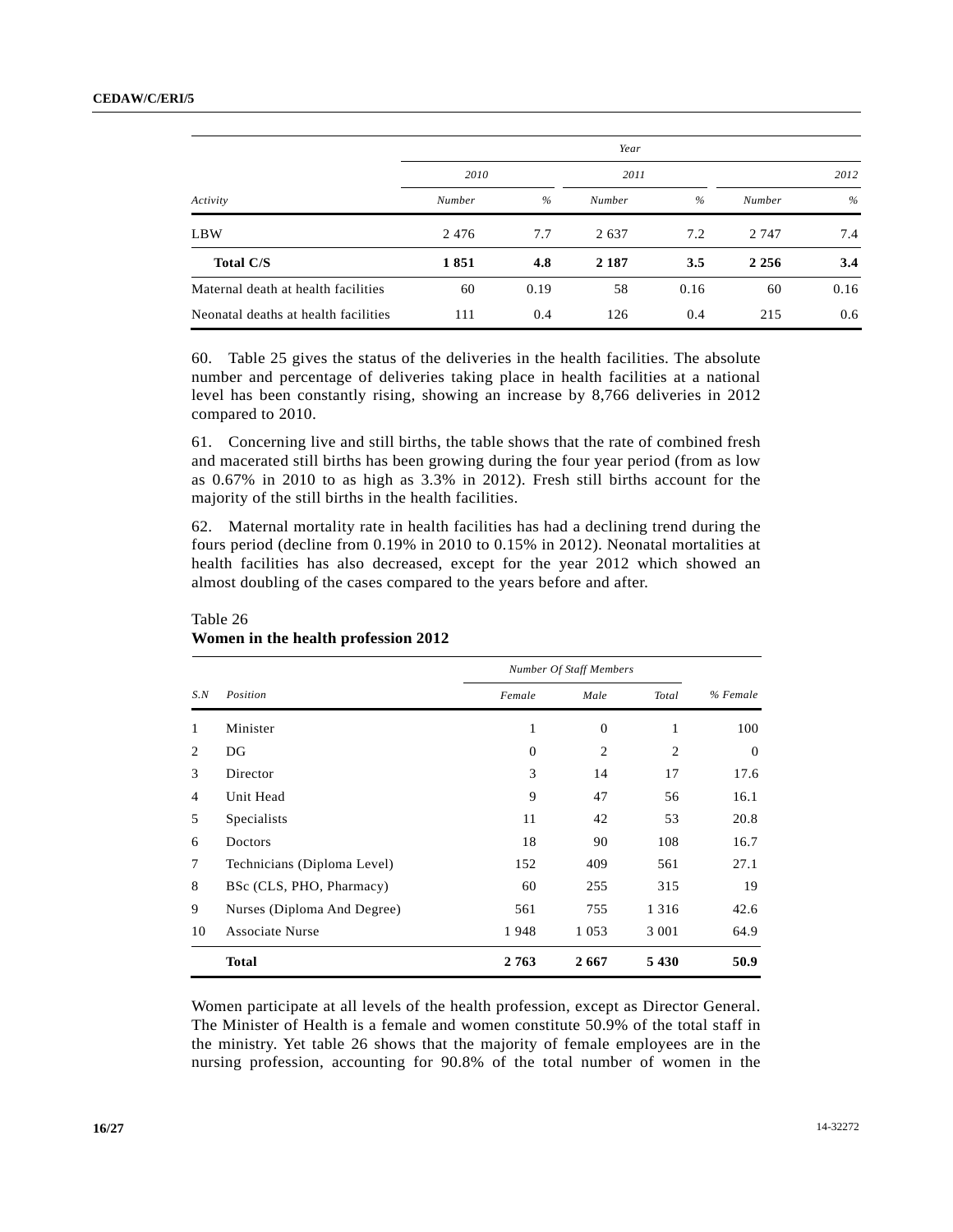ministry. The representation of women as doctors stands at 16.7% and of the specialists at 20.8%.

63. The government has been making relentless efforts at improving the quality and access to health services by the citizens throughout the country. Besides the expansion of the health service giving facilities, the work force engaged in the health sector has been growing annually. This is done by the production of the various professionals domestically and by hiring expatriate professionals from abroad.

64. The top most three causes of infant mortality (under 1 year) in 2010 were severe pneumonia, septicaemia and malnutrition. In 2013, severe pneumonia and septicaemia continued to be the leading two causes and neonatal sepsis taking the third place.

65. Nonetheless, except for the intermittent changes in ranking of some causes from one year to the other, the ten leading causes of mortality among under one year children in health facilities remained the same, namely severe pneumonia, septicaemia, neonatal sepsis, diarrhoea and dehydration, malnutrition, low weight at birth and intrauterine hypoxia/asphyxia.

66. In 2010 severe pneumonia and septicaemia accounted for 43% of the deaths of under 1 year old children. The same two diseases accounted for 36.2% deaths in 2012. Generally speaking, the number of deaths in under 1 year old children was lower in 2012 than in 2010.

67. In the under 5 year old children, severe pneumonia and malnutrition were the top two causes of deaths both in 2010 and 2012. In both years both the causes accounted for 30% of the deaths in the under five year old.

68. The other causes of death in the under five year old were marasmus, diarrhoea and kwashiorkor. Unlike the death in the under one year, malnutrition related diseases are dominant in the under five year old death.

69. The overall prevalence of the different methods of contraceptives indicates a downward trend from 2010 to 2012. Compared with 2010, there was a drop by 44.5% in the prevalence of contraceptives in 2012.

70. The most significant drop in the prevalence of contraceptives was seen in the male condoms. The prevalence in male condoms consistently dropped from as high as 15,136 in the year 2010 to as low as 5,858 in 2012. On the other hand, the use of injection is on the high side. The reason for this trend is not explicable, but it may be due to an attitude of relaxation emanating from the decline in the prevalence of HIV/AIDS in the country.

71. According to the Eritrea Population and Health Survey (EPHS 2010) the use of any means of contraceptive among all women age 15-49 was 5.5%, with 4.7% using modern methods. The use of any contraceptive method amongst married women was 8.0%. Nearly one third (31.6%) of sexually active unmarried women use some form of contraceptive methods.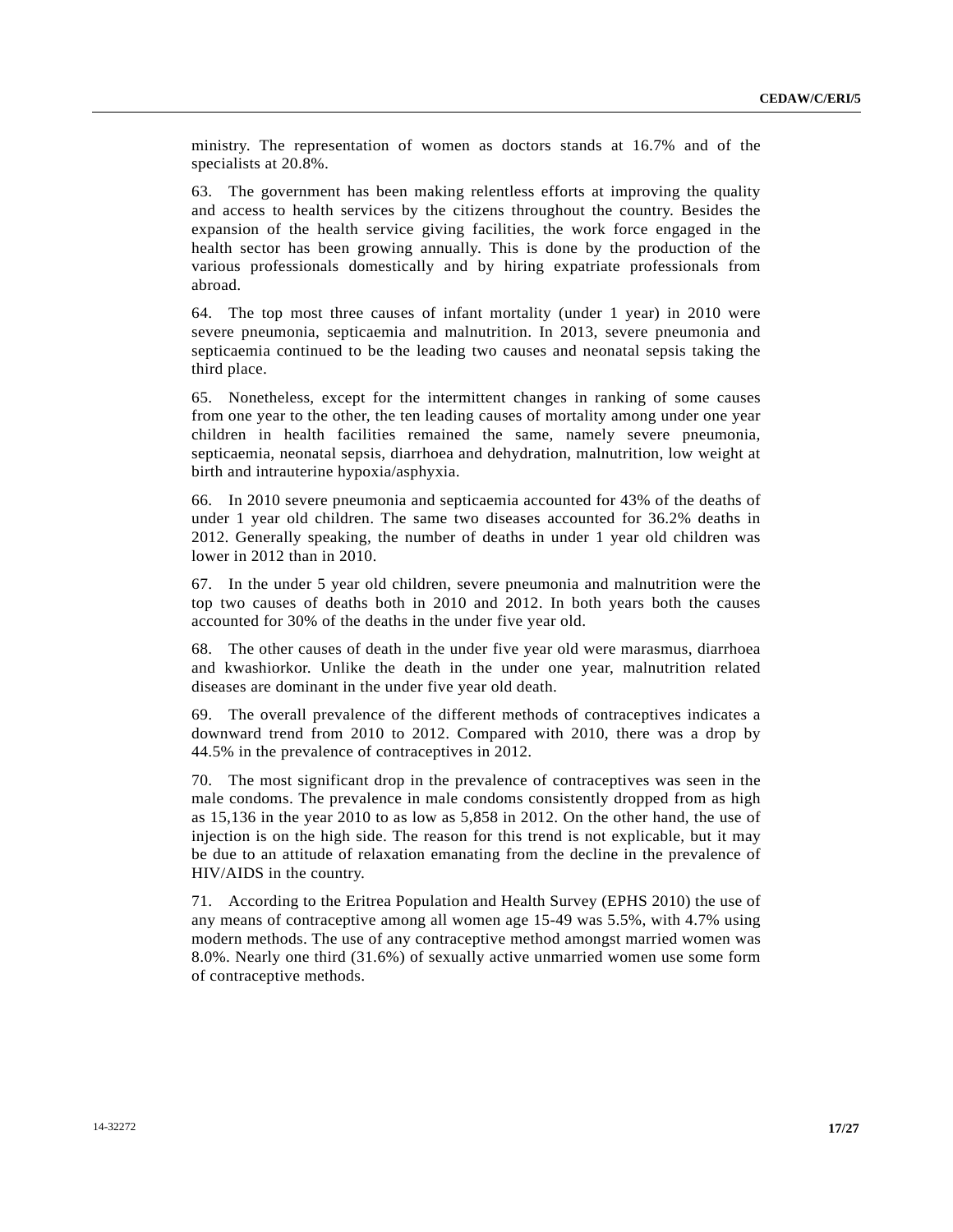| $\sim$ . Whenever as not not contain the contracts with the space $\sim$ , where $\sim$ , which is a contract of |      |      |      |       |  |
|------------------------------------------------------------------------------------------------------------------|------|------|------|-------|--|
| Subject                                                                                                          | 2010 | 2011 | 2012 | Total |  |
| Malignant Neoplasm of breast                                                                                     | 232  | 235  | 219  | 686   |  |
| Malignant Neoplasm of cervix uteri                                                                               | 94   | 108  | 111  | 313   |  |
| Malignant Neoplasm of other uterus parts                                                                         | 45   | 32   | 16   | 93    |  |
| Benign neoplasm of breast                                                                                        | 174  | 164  | 161  | 499   |  |
| Leiomyoma of uterus                                                                                              | 522  | 699  | 631  | 1852  |  |

 Table 27  **Prevalence Distribution of cancer among women by type of cancer** 

72. Malignant neoplasm of breast was the dominant type of cancer in women throughout the period 2010-2012. Second in rank was malignant neoplasm of cervix, followed by malignant neoplasm of other uterus parts and leiomyoma of uterus respectively. The total annual prevalence of cancer among women during the stated period has been declining, with the lowest recorded cases of 352 in 2012. The Ministry of Health is actively engaged to curtail this deadly disease and is in the process of establishing a Cancer Treatment Center in the country.

### Table 28  **Abortion related cases**

| Subject                                         | 2010    | 2011    | 2012    | Total   |
|-------------------------------------------------|---------|---------|---------|---------|
| Spontaneous abortion non-complicated            | 1 0 7 7 | 1 3 2 8 | 1 2 3 3 | 3638    |
| Threatened abortion                             | 1615    | 1629    | 1 342   | 1 3 4 2 |
| Spontaneous complicated Abortion with infection | 2 806   | 3 1 7 9 | 2968    | 2968    |
| Abortion care who receive contraceptive         | 5       | 278     | 325     | 608     |
| Medical abortion                                | 93      | 35      | 36      | 164     |
| Other pregnancy with abortive outcome           | 793     | 740     | 532     | 2 0 6 5 |
| <b>Total</b>                                    | 8 3 9 9 | 9 200   | 8448    | 26 047  |

73. As shown in table 39, the annual abortion related cases in the health services has also been declining, especially since 2011. The biggest type of abortion throughout the period was spontaneous complicated abortion with infection, followed by threatened abortion.

74. As has been previously reported, abortion is not permissible under the Eritrean laws, except for justified health reasons, incest, rape and underage pregnancy. Therefore, the above cases were medical cases that attended the health facilities.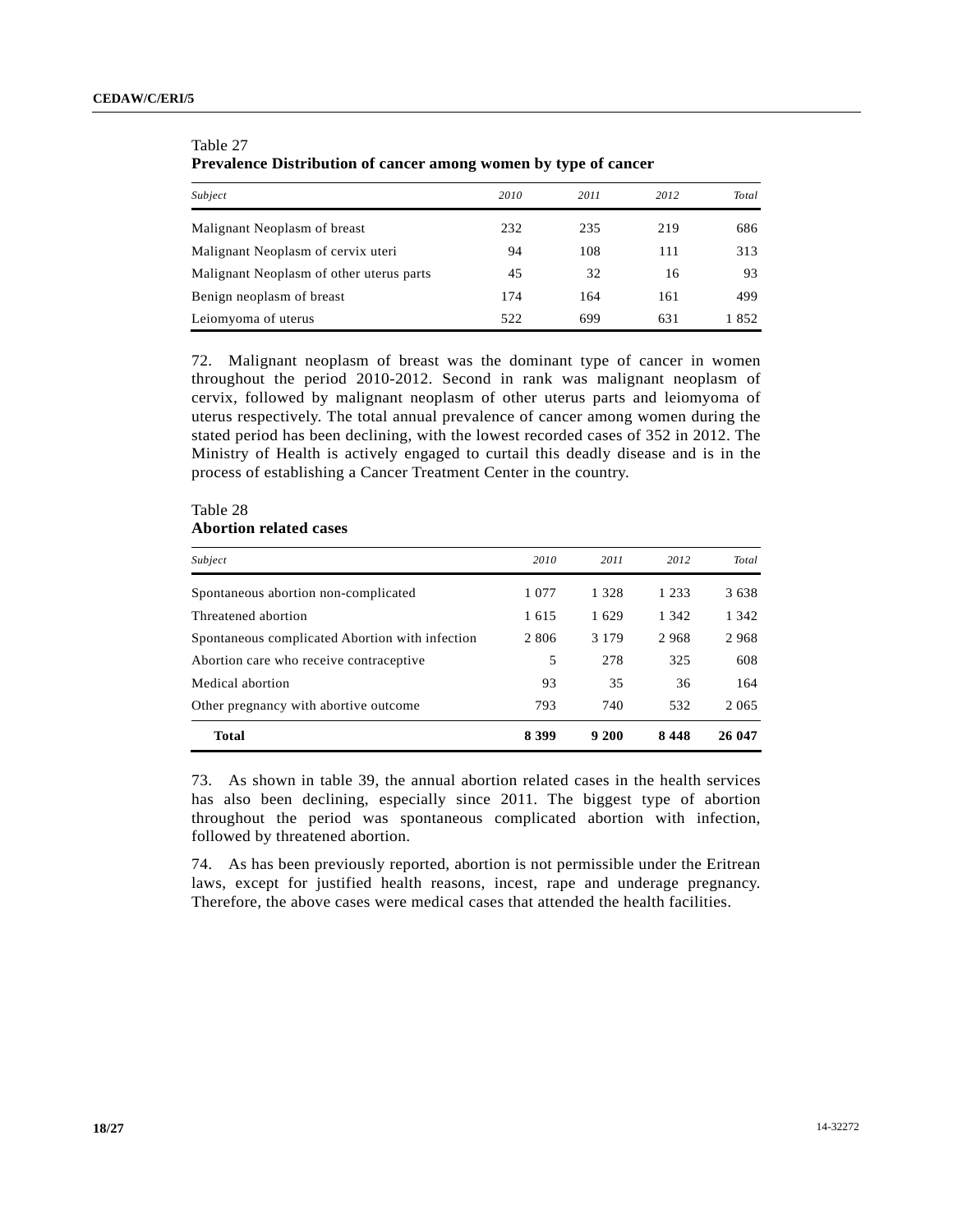| Years | <b>HIV/AIDS</b> | <b>STIs</b>      |
|-------|-----------------|------------------|
| 2009  | 1.31            | 0.62             |
| 2010  | $\overline{0}$  | $\boldsymbol{0}$ |
| 2011  | 0.89            | 0.24             |
| 2012  | $\Omega$        | $\overline{0}$   |

| гане 29                                                                                  |
|------------------------------------------------------------------------------------------|
| <b>Prevalence rate of HIV &amp; STI in ANC Sentinel Site Surveillance Survey Eritrea</b> |

*Source*: ANC Sentinel Site Surveillance Survey, 2007, 2009, 2011. Note that the prevalence rate is evaluated every two years.

 $TA$ <sub>29</sub> $\Omega$ 

75. The prevalence rate of HIV/AID in Eritrea has fallen from 1.31% in 2009 to 0.89% in 2011. Since the HIV/AID prevalence is evaluated every two years, it must have further declined by 2013. But as indicated above, the evaluation process has not been completed. The overall progress made in reducing the prevalence of HIV/AIDS in Eritrea is gratifying.

76. As for the sexually transmitted infections (STI), the annual cases stand between 4000 and 5000. It has not shown any trend either way. But, still the prevailing number is manageable and efforts are being exerted to erase it, if not to reduce it to the bare minimum level.

| Years | Pregnant women<br>tested for HIV | Number<br>HIV positive | Per cent<br>HIV/AIDS positive |
|-------|----------------------------------|------------------------|-------------------------------|
| 2009  | 48 437                           | 320                    | 0.66                          |
| 2010  | 52 205                           | 318                    | 0.61                          |
| 2011  | 66 986                           | 295                    | 0.44                          |
| 2012  | 61 874                           | 297                    | 0.48                          |

 Table 30  **HIV positivity rate in Pregnant women attending ANC** 

*Source*: National AIDS Control Program Reports.

77. HIV positivity rate in pregnant women remained below 1% over the last 5 years. Those who were found to be positive are receiving ART regardless of CD4 count free of charge in order to eliminate Maternal HIV transmission. This is quite encouraging and attests to the steady campaign being waged by the government against the epidemic. Out of more than 60,000 pregnant women tested for HIV annually, only around 300 cases are found HIV positive.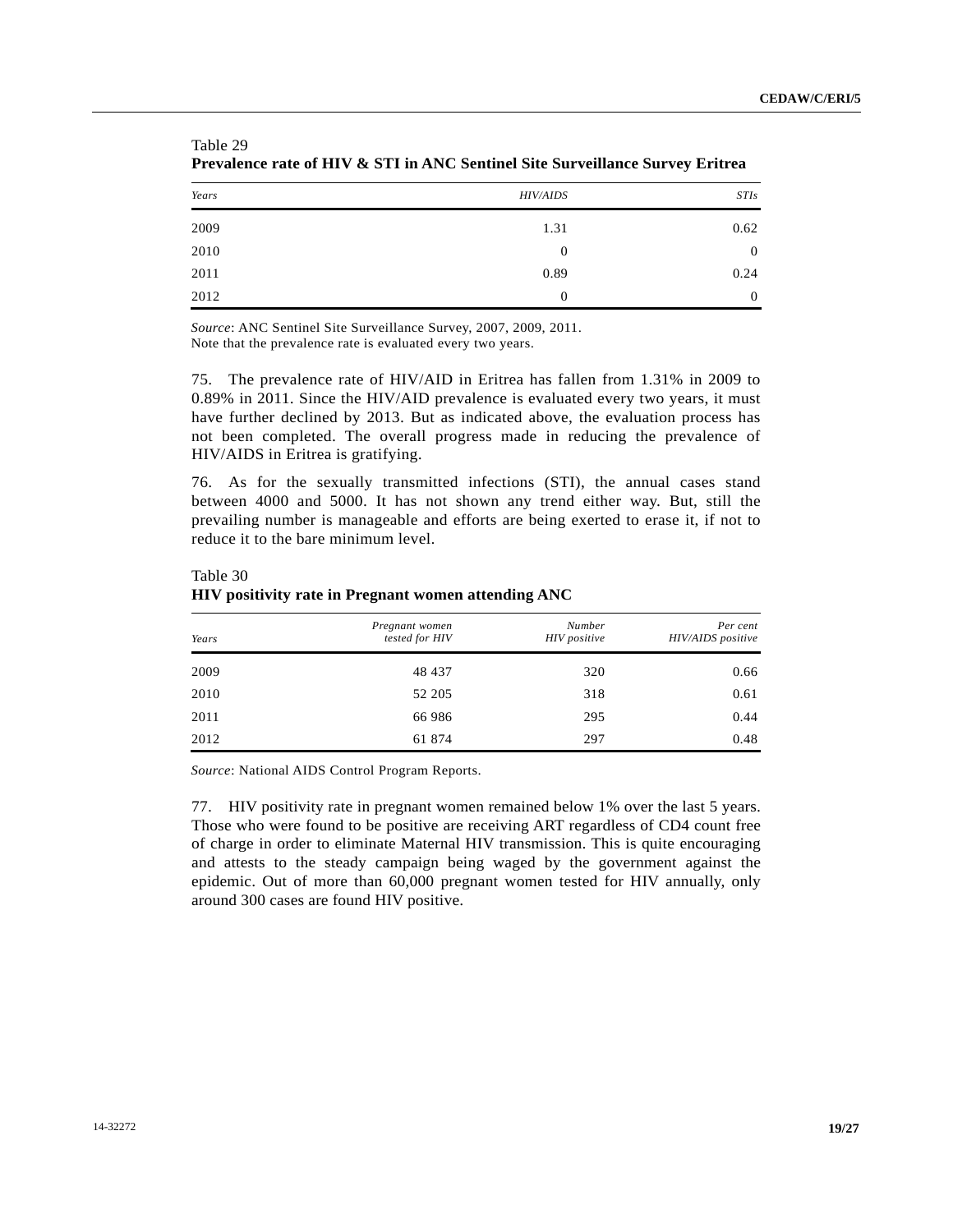| Years | Total visits to VCT | HIV/AIDS positive | Percentage |
|-------|---------------------|-------------------|------------|
| 2009  | 86 285              | 1941              | 2.25%      |
| 2010  | 73 685              | 1488              | 2.02%      |
| 2011  | 77 008              | 1 3 5 3           | 1.77%      |
| 2012  | 76 292              | 1 0 6 0           | 1.39%      |

| Table 31 |                                             |  |
|----------|---------------------------------------------|--|
|          | <b>HIV positivity rate in VCT Attendees</b> |  |

*Source*: National AIDS Control Program Reports.

78. Here again we notice that the visits to the VCT has generally increased during the reporting period. The prevalence rate of HIV positivity rates among those who tested fell from 2.02% in 2009 to 1.39% (under 1%) in 2012, the trend is consistently on the decline. The achievement in the combat against HIV/AIDS is great.

### **Female Circumcision**

79. The findings of the EPHS 2010 show that 91% of the Eritrean women have heard of the proclamation prohibiting female circumcision. 77% of Eritrean women and 82% of men believe that there is no benefit from female circumcision.

80. The practice of FGM is believed to have drastically declined in recent years. In 2002, 9 out of 10 women (89%) have been circumcised which slightly declined compared to 95% in 1995. In 2010 the prevalence of female circumcision among the young women age 15-19 was around 68.8% while 93.1% of those women aged 45-49 were circumcised which shows that overtime there is a decline in FGM prevalence rate among the young girl population.

81. The percentage of women that have heard about FGM proclamation is slightly lower among the young aged 15-19 which is 86.3% while it is above 90% for all women aged 20-49 years. The percent of women that reported activities against circumcision in the area is higher for women 45-49 years of age (64.6%) while it was lower for the young girls aged 15-19 years (51.3%)

82. The Anti FGM Campaigns by NUEW and other partners which culminated in 2007 in the enactment of law banning FGM and in the introduction of innovative mechanism to enforce the government's proclamation. A community based enforcement committee has in the last four years took 144 perpetuators to court.

83. By far the largest health service providing organization in the country is the Ministry of Health (MOH) accounting for 87.8 of all the health professionals. Private organizations rank second with 5%, followed by the ECS and IND, respectively scoring 3.2% and 2.3%.

84. There are a total of 143 qualified medical and surgical doctors. Taking an estimated population figure of 3.2 million, on the average there is one doctor for every 22,377 people. Despite rapid improvements this is still a big burden. The Government has earnestly been working in building the capacity in local institutions whereby medical doctors are educated to meet the country's needs. At the end of 2012 alone some 56 medical doctors graduated from the Orotta School of Medicine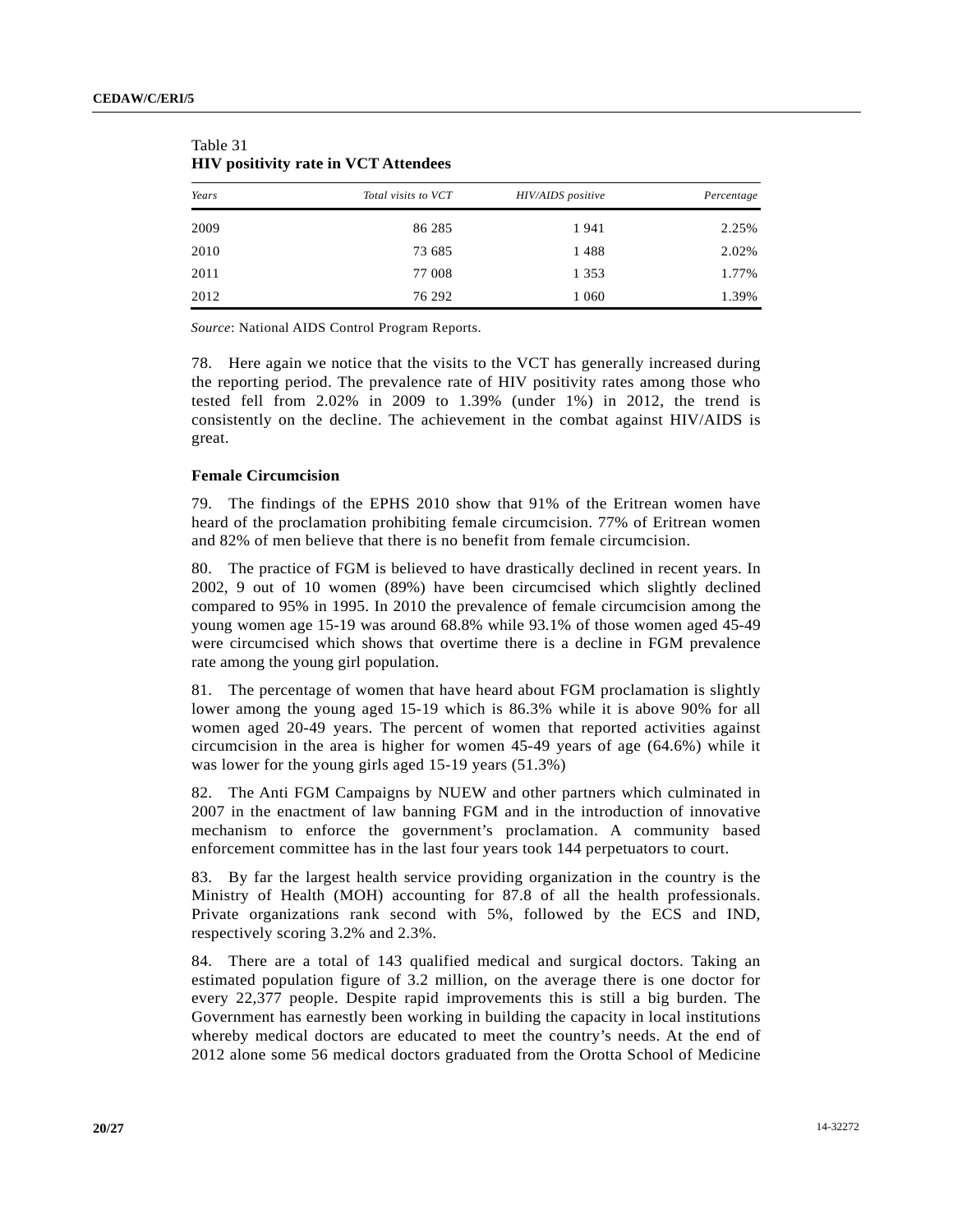in Asmara. The College of Health Science is engaged in the production of the various health professionals.

### **Article 13: Economic and Social Life**

85. The Government of the State of Eritrea refers to its presentation in the previous reports on matters concerning the constitutional, policy and legal rights accorded to women in economic and social life as part of the overall strategy to alleviate poverty of women. Thus progress made in the pertinent subjects of this Article will only be provided in this report.

86. The provision of credit by the Saving and Micro Credit Programme implemented by the government in the six administrative regions gives special focus to assist women to establish small and medium enterprises and thus improve their economic conditions and that of their families. The participation of women in the scheme has been encouraging.

87. Besides there are other micro credit programmes implemented by various institutions, and these are specifically targeting women. This includes the programme of the NUEW, the Ministry of Local Government, Ministry of Labour and Human Welfare (MoLHW), the National Confederation of Eritrean Workers (NCEW) and some local governments in some regions. Table 32 provides an instance of such programmes in the Southern administrative region.

| Year         | Female clients | Male clients | Total clients | Female % of total |
|--------------|----------------|--------------|---------------|-------------------|
| 2010         | 14 642         | 10 5 3 5     | 25 177        | 58.1              |
| 2011         | 12 7 17        | 8910         | 21 627        | 58.8              |
| 2012         | 12 4 48        | 8 5 3 1      | 20 979        | 59.3              |
| <b>Total</b> | 52 435         | 36 466       | 88 901        | 59.0              |

 Table 32  **Southern Zone Saving and Microcredit Scheme** 

88. As table 45 shows the majority of the beneficiaries of the saving and microcredit scheme in the Southern region are women. Their rate of participation has been growing during the past four years.

### **Recreational Activities**

89. The participation of females in sports and other recreational cultural activities has been progressively on the rise. There is no sports activity in which females do not actively take part. Women do not only participate in all sports activities, but they are also represented in the senior management bodies such as federations and committees. Table 46 shows the participation of females in the Eritrean national football federation.

90. Each sports federation has seven executive officers and one seat is reserved for females, while they can also compete in the remaining six seats. Moreover, there is a women's committee seated in the national sports commission. The purpose is to study and encourage women's participation in sports activities. There is also a women member in the Olympic Committee.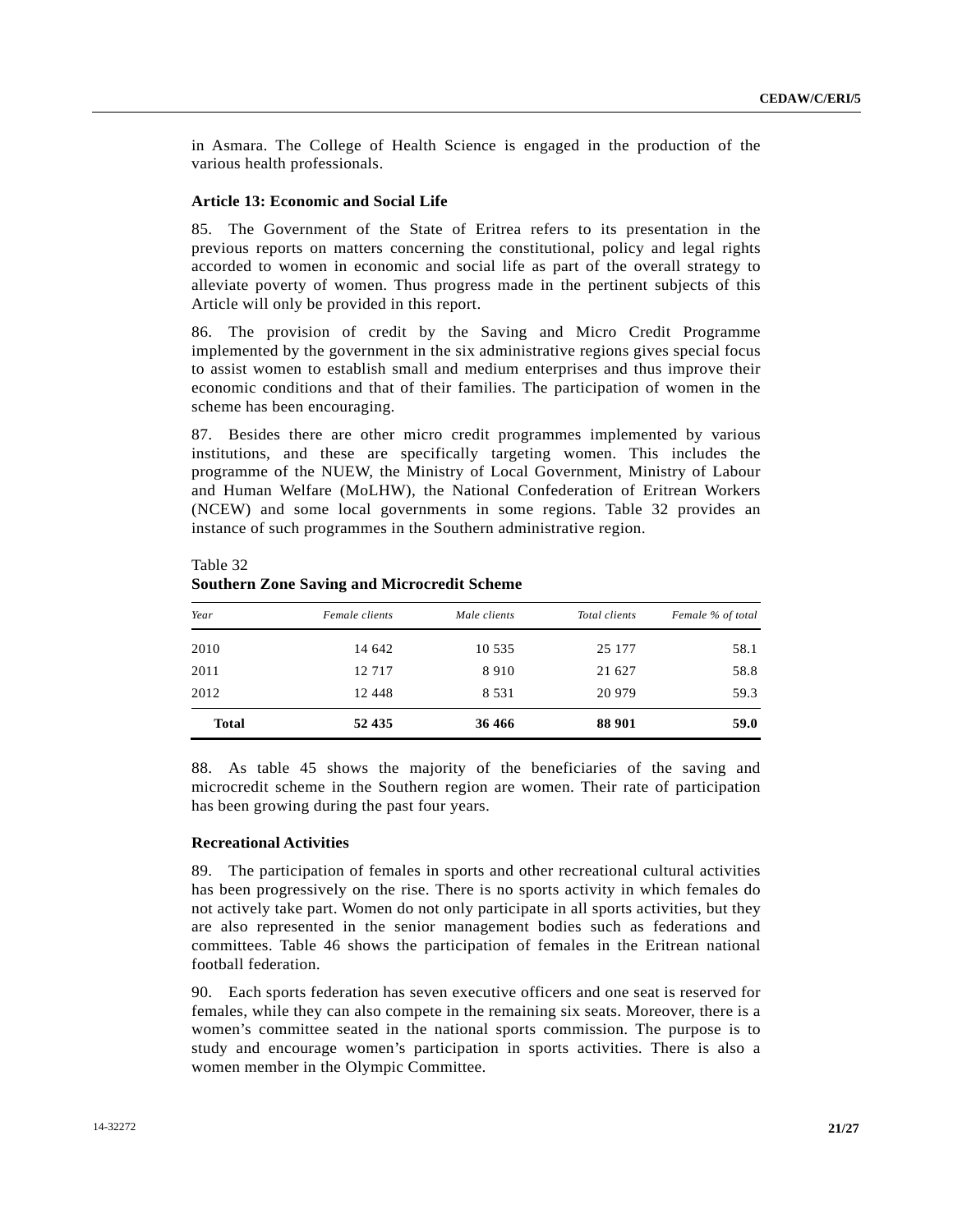91. Table 33 below shows the participation of women in the various teams of sports. Whereas as the overwhelming majority participate in football which is the most popular sport in the country, they are actually taking part in all sports without exception. A few years ago, this was unthinkable, and attests to the fact that women are making progress in all spheres of life.

|    | No. Type of sports | Number of females | Total   | % Female |
|----|--------------------|-------------------|---------|----------|
|    | Football           | 7 5 8 0           | 47 754  | 15.9%    |
| 2. | Athletics          | 250               | 1 3 2 5 | 18.9%    |
| 3. | Cycling            | 254               | 1 7 7 8 | 14.3%    |
| 4. | Basketball         | 200               | 940     | 21.3%    |
| 5. | Volleyball         | 205               | 1 1 4 8 | 17.9%    |
| 6. | Ground tennis      | 50                | 310     | 16.1%    |
| 7. | Badminton          | 190               | 585     | 48.1%    |
| 8. | Table tennis       | 300               | 2 1 7 5 | 13.8%    |
|    | <b>Total</b>       | 9 0 2 9           | 56 015  | 16.1%    |

# Table 33  **Women's participation in various sports activities**

### **Fine Arts**

92. Although data on women's participation in the different fine arts activities is scattered and scanty, women are taking part in all fields of fine arts. These fields include handicrafts, designing of dress, music, drama, painting, film making and directing.

## **Article 14: Women in Rural Areas**

93. The livelihood of women in the rural areas is constantly improving due to several interventions taking place across the country. Traditionally, rural women were socially and economically disadvantaged and forced to endure dreadful lives. The roads, health services, education, water supply, electric supply, flour mills and other basic services being established extensively in all geographic areas is bringing drastic changes in the quality of life of rural women and their families.

94. The Credit facilities provided by the various institutions already mentioned above are empowering women economically and socially. They are venturing out of the routine reproductive engagements into participating in diverse economic activities including trade, horticulture, dairy farming, animal fattening, and many other small enterprises. It has to be known that the majority of credit schemes target rural women.

95. The Ministry of Agriculture (MOA) has, during the past four years (2009- 2012), been extensively training women in the construction of energy efficient stoves. Some 39,709 rural women were trained in the techniques of building their fuel saving stoves. The construction of the stoves is contributing to lesser time and energy spent by women to fetch firewood, improving their health by reducing their exposure to smoke and reducing the environmental degradation.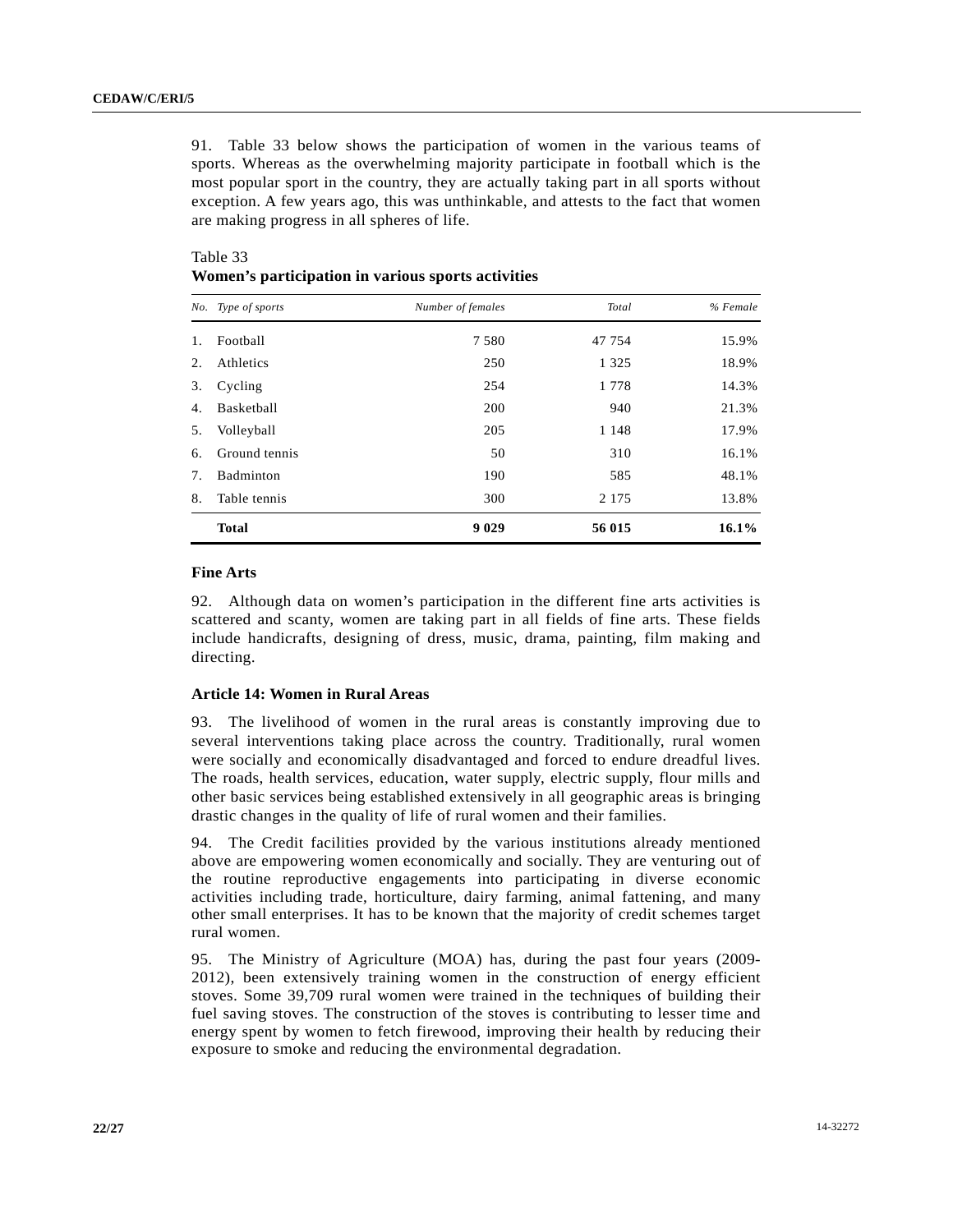96. Besides, the MOA has provided rural women with trainings in crop production, horticulture, soil and water conservation, livestock rearing and home economics so as to help them better manage their agriculture and domestic activities. Women farmers' cooperatives in horticulture production are springing up in many villages.

 Table 34  **Rural women trained in various skills vis-à-vis male** 

| No. | Type of training                                  | 2010    | 2011    | 2012    | Total   |
|-----|---------------------------------------------------|---------|---------|---------|---------|
| 1.  | Making of Energy Saving Smokeless Stove (Adhanet) | 10484   | 7 0 1 7 | 10 708  | 28 209  |
| 2.  | Crop Production & Protection                      | 921     | 254     | 459     | 1634    |
| 3.  | Horticulture                                      | 102     | 152     | 105     | 359     |
| 4.  | Soil and Water Conservation                       | 350     | 461     | 670     | 1481    |
| .5. | Live-Stock                                        | 1 2 4 1 | 713     | 320     | 2 2 7 4 |
| 6.  | Home economics                                    | 459     | 395     | 450     | 1 304   |
|     | Total                                             | 15 567  | 11 003  | 14 7 24 | 35 361  |

*Source*: MOA report, 2013.

### Table 35

### **MOA employees by sex and academic qualification**

| SN | Academic qualification | Total   | Female   | Female % |
|----|------------------------|---------|----------|----------|
| 1. | PhD                    | 1       | $\theta$ | 0.00     |
| 2. | MSc                    | 55      | 2        | 3.64     |
| 3. | <b>DVM</b>             | 11      | 1        | 9.09     |
| 4. | BA/BSc                 | 553     | 55       | 9.95     |
| 5. | Diploma                | 964     | 239      | 24.79    |
| 6. | Certificate            | 2 3 5 1 | 1 1 8 0  | 50.19    |
|    | <b>Total</b>           | 3935    | 1477     | 37.5     |

As table 35 shows, women form 37.5% of the overall employees of the MOA. However, the majority of the women employees in the MOA are in the lower echelons of academic qualifications, namely certificate and below. The higher qualifications are still dominated by males.

# Table 36  **Training for MoA staff by sex**

|     |                      |      | 2010 |    | 2011             |           | 2012     |          |
|-----|----------------------|------|------|----|------------------|-----------|----------|----------|
| No. | Type of training     | 2009 | M    | F  | $\boldsymbol{M}$ | F         | M        | F        |
|     | Animal Resource      |      | 195  | 72 | <b>NA</b>        | NA        |          | $\theta$ |
| 2.  | Plant Science        |      | 189  | 33 | <b>NA</b>        | NA        |          | 32       |
| 3.  | Natural Resource Mgt |      | 260  | 76 | <b>NA</b>        | <b>NA</b> |          | 23       |
| -4. | Extension service    |      | 78   | 19 | <b>NA</b>        | NΑ        | $\Omega$ | $\Omega$ |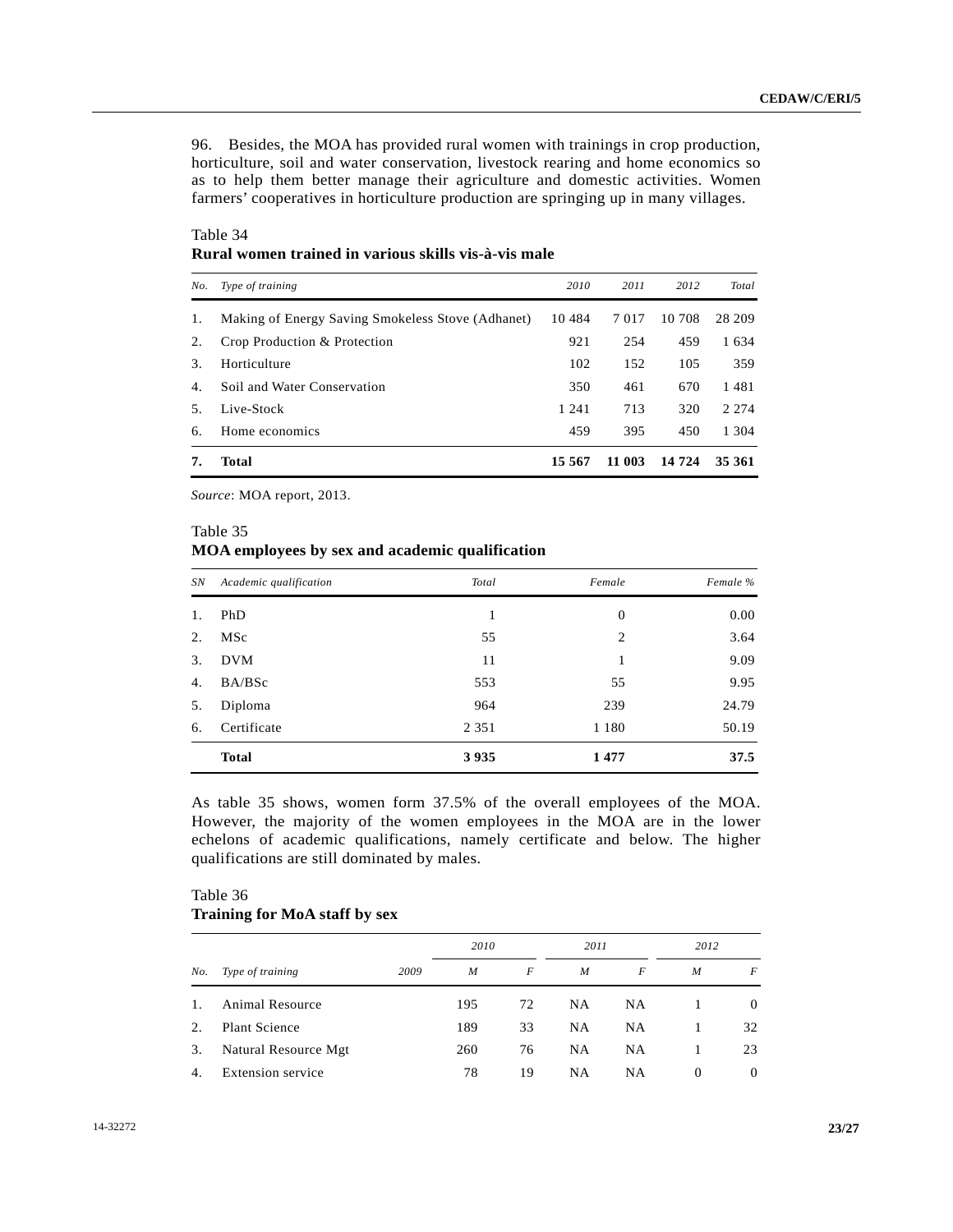#### **CEDAW/C/ERI/5**

|     |                  |      | 2010             |          | 2011             |                  | 2012           |                  |
|-----|------------------|------|------------------|----------|------------------|------------------|----------------|------------------|
| No. | Type of training | 2009 | $\boldsymbol{M}$ | F        | $\boldsymbol{M}$ | $\boldsymbol{F}$ | M              | $\boldsymbol{F}$ |
| 5.  | Community Devt.  |      | $\theta$         | $\theta$ | <b>NA</b>        | <b>NA</b>        | $\overline{0}$ | $\overline{0}$   |
| 6.  | Admin. & Fina.   |      | 35               | 4        | <b>NA</b>        | <b>NA</b>        | 39             | 60               |
| 7.  | <b>Total</b>     |      | 757              | 204      | <b>NA</b>        | <b>NA</b>        | 42             | 115              |
| 8.  | $\%$             |      |                  | 21.2     |                  |                  |                | 73.2             |

97. The MOA has also been providing training to its employees in order to upgrade their competence in the profession. As table 50 indicates, there is a growing attention that the ministry is providing to upgrade the skills of its female staff. From as low as 21.2% ration in 2010, the enrolment of female staff in trainings rose to 73.2% in 2012. Since the available data is intermittent, however, the sustainability of this level of participation of females in training is questionable.

### **Water Supply**

98. According tom EPHS 2010, the rural piped public tap usage has doubled since EDHS 2002. More than one-third of households in rural areas have access to public tap wells and 23% use surface water. Overall, nearly six in ten of the households in Eritrea have access to improved water source with corresponding figures for urban and rural areas of 73 and 50 percent, respectively.

In 2012, access to clean water supply in rural areas is 71% compared to 88.8% in urban areas. This shows that due to the high attention given by the government to the development of the rural areas, the supply of clean and safe water in rural areas is close to that of the urban centres. This has significantly contributed to the improvement of the health of the rural population.

### **Access to Household Solar Light**

99. The Ministry of Energy and Mines (MOEM) has been striving to promote the use of renewable energy in Eritrea. It has been engaged in expanding the ongoing initiatives of establishing solar and wind energy for various household purposes, including lighting, and pumping of water.

100. The Ministry of Energy and Mines in collaboration with local and international partners erected and distributed some 91,000 less smoke emitting energy efficient stoves in the rural areas of Eritrea during 2009 and 2012. This is not only contributing to the improved living conditions of the rural women, but also improving the health and wellbeing of the entire households. The distribution of this oven has had big impacts in the reduction of bio-mass fuel consumption and conservation of the heavily degraded vegetation cover of the country.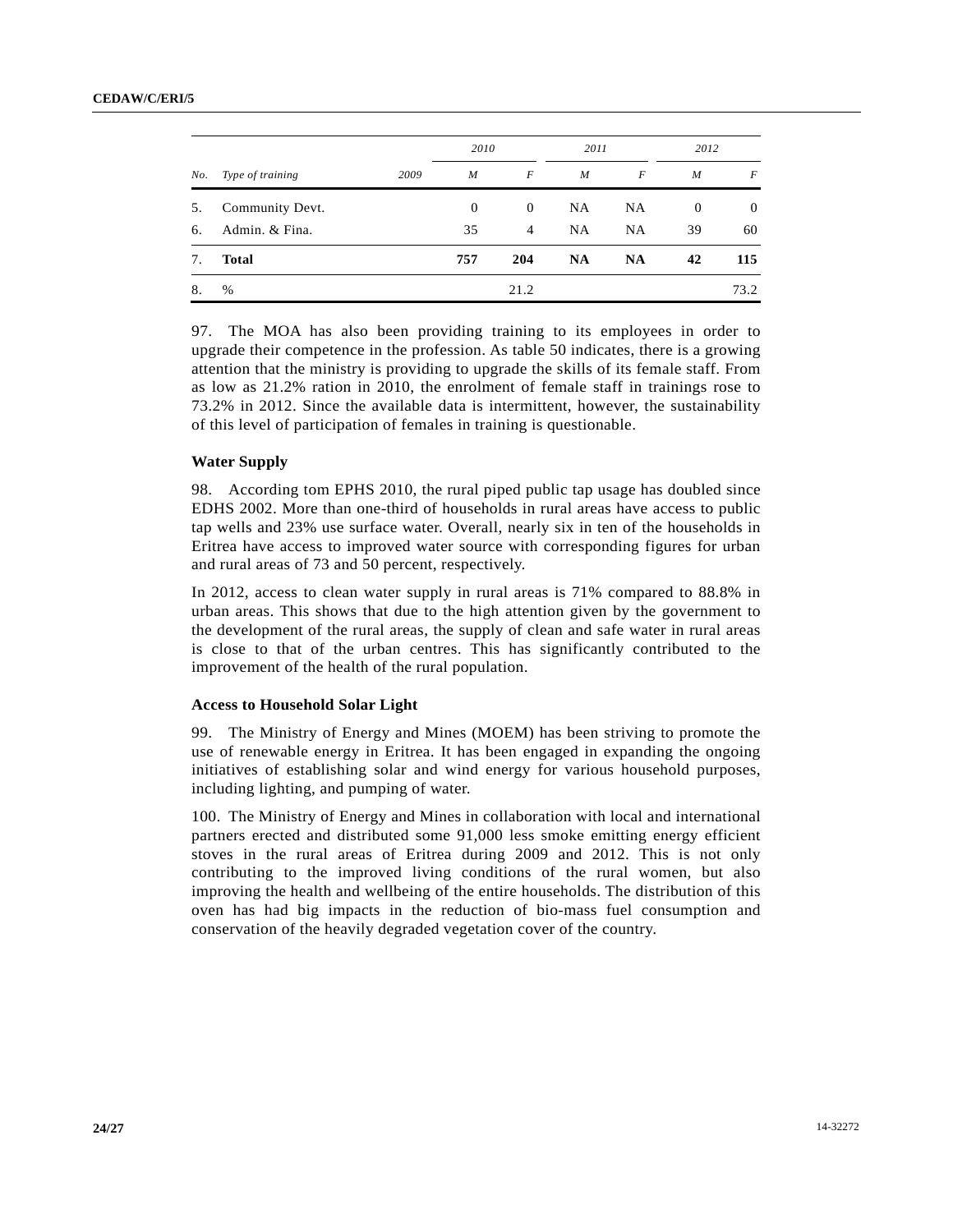# **Rural Women and Access to Land**

## Table 37

 **Land distributed to male and female heads of households 2009-2012** 

| S. No. | Land category          | Females | Males   | Total  | Female % |
|--------|------------------------|---------|---------|--------|----------|
| 1.     | Housing land (tiesa)   | 5 3 2 0 | 10.540  | 15 860 | 33.5     |
| 2.     | Commercial agriculture | 75      | 376     | 451    | 16.6     |
| 3.     | Commercial enterprises | 305     | 1 0 6 8 | 1 373  | 28.6     |
|        | <b>Total</b>           | 5700    | 11 984  | 17 684 | 32.2     |

101. Women heads of households have 32.2% access to land distributed for various purposes during the four years period. Comparatively speaking the lowest rate in terms of accessing land by women was for commercial agriculture purposes. This is dependent on the entrepreneur capacity of women to invest in commercial agriculture.

## **Support to Orphans**

## Table 38  **Number of Orphans and Host Families Supported by IGA**

|       | No. of Orphans reunited with host families |      |         | No. of host families assisted by IGA |      |         |                            |
|-------|--------------------------------------------|------|---------|--------------------------------------|------|---------|----------------------------|
| Year  | Female                                     | Male | Total   | Female                               | Male | Total   | Amount of ERN<br>disbursed |
| 2010  | 755                                        | 838  | 1 5 9 3 | 425                                  | 139  | 564     | 11 341 302.00              |
| 2011  | 288                                        | 327  | 615     | 162                                  | 60   | 222     | 4 4 20 1 5 0 . 0 0         |
| 2012  | 635                                        | 680  | 1 3 1 5 | 396                                  | 46   | 442     | 9 117 750.00               |
| Total | 1678                                       | 1845 | 3 5 2 3 | 983                                  | 245  | 1 2 2 8 | 24 879 202.00              |

*Source*: MOLHW.

102. The Ministry of Labour and Human Welfare (MOLHW) which is the responsible government institution for the welfare and social security of the Eritrean people has been implementing several programmes directed at supporting the disadvantaged sections such as the orphans and the disabled. In its efforts to rehabilitate and reintegrate the orphans, the Ministry has fully supported 5,426 orphans to be united with host families during the past four years (2009-2012). Out of this, 48.3% (2,621 orphans) are females. The majority of the host families (79.5%) that were assisted were female headed families.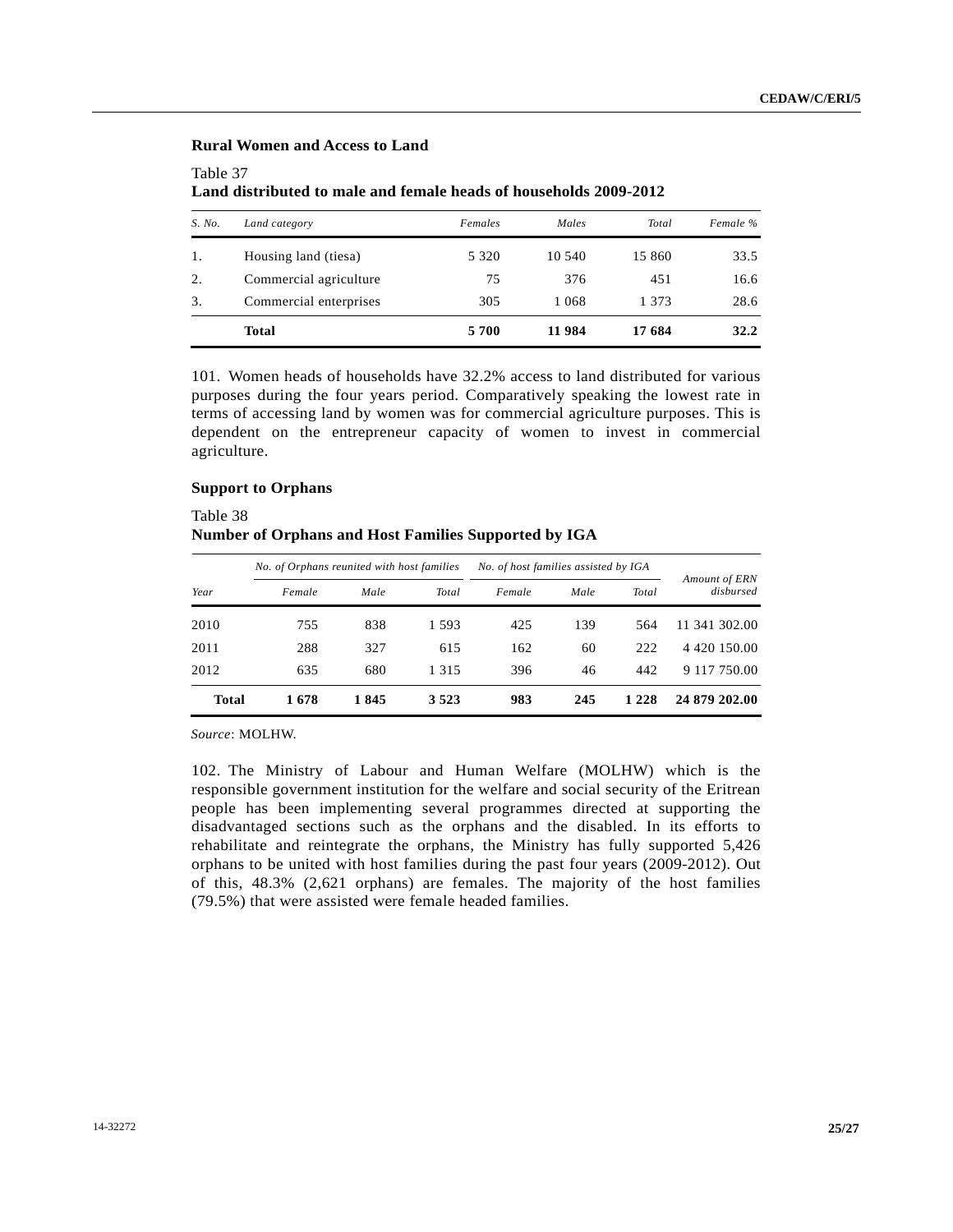|              |         | No. of disadvantaged and street children supported |         |
|--------------|---------|----------------------------------------------------|---------|
| Year         | Female  | Male                                               | Total   |
| 2010         | 1785    | 1886                                               | 3 6 7 1 |
| 2011         | 1 7 7 8 | 2 0 2 1                                            | 3799    |
| 2012         | 1 7 1 1 | 2022                                               | 3 7 3 3 |
| <b>Total</b> | 5 2 7 4 | 5929                                               | 11 203  |

| 1 AUIC 17                                                                       |
|---------------------------------------------------------------------------------|
| No. of Disadvantaged and Street Children Supported with School Materials by Sex |

*Source*: MOLHW.

 $TA<sub>20</sub>$ 

103. Along the same humanitarian responsibilities, the MOLHW enabled on the average some 3,650 disadvantaged and street children to pursue their education through the provision of school materials. Table 40 shows that 47.0% of the disadvantaged children assisted by the ministry with the provision of educational materials were females.

| <b>Reference Books</b> | Disadvantaged and Street Children given Cash for School Uniforms and |                          |       |                 |
|------------------------|----------------------------------------------------------------------|--------------------------|-------|-----------------|
|                        |                                                                      | No. of children assisted |       |                 |
| Year                   | Female                                                               | Male                     | Total | Expenses in ERN |
| 2010                   | 1 3 7 4                                                              | 2 0 3 8                  | 3412  | 1 018 960.00    |
| 2011                   | 2828                                                                 | 3 1 1 0                  | 5938  | 1 728 870.00    |

| Table 40                                                             |  |  |
|----------------------------------------------------------------------|--|--|
| Disadvantaged and Street Children given Cash for School Uniforms and |  |  |
| <b>Reference Books</b>                                               |  |  |

*Source*: MOLHW.

104. In addition to the provision of in-kind school materials, the MOLHW has been supporting disadvantaged children with the provision of cash assistance to enable them buy school uniforms and text books.

2012 1 388 1 642 3 030 999 900.00

 **Total 5 590 6 790 12 380 3 747 730.00** 

105. The MOLHW encourages the participation of the communities in all aspects of the welfare programmes and operates its programmes in collaboration with community based volunteer agents. They are mainly based in the rural areas. There are 2,749 volunteers out of which 26.1% are female.

106. The MOLHW fully supports 5457 persons with diverse disabilities through either the provision of cash living allowance or catering in institutionalized centres. About 83.5% (4,557) of the assisted persons with disabilities are females.